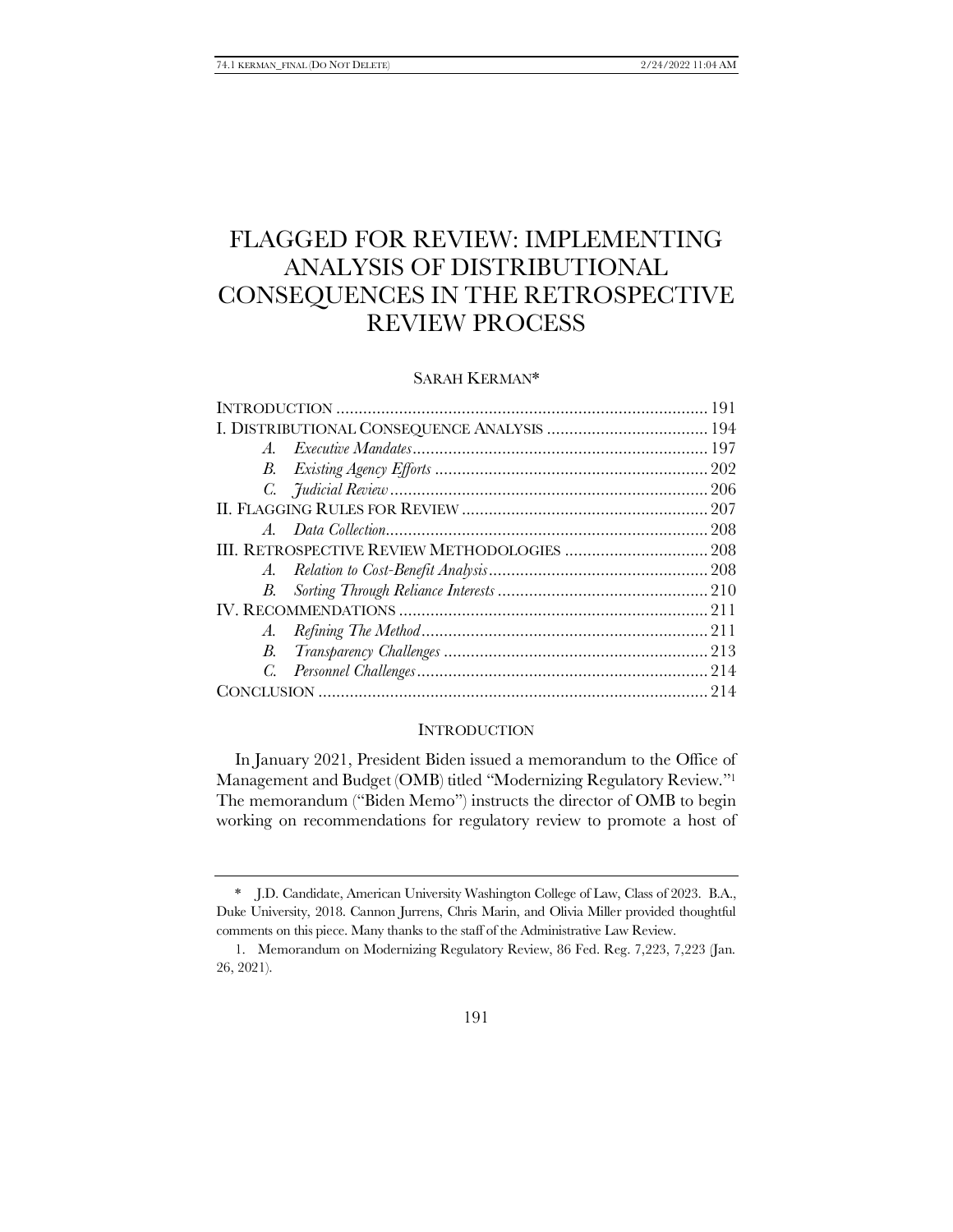<span id="page-1-0"></span>goals; among them: economic growth, social welfare, and racial justice.2 It specifies that OMB should propose procedures for review that take distributional consequences of regulatory initiatives into account, anticipating that reviewing rules with a focus on distributional consequences will require agencies to adopt additional procedures to accommodate this analysis in the rulemaking and rule recission process.3 There have been robust discussions of how distributional consequences can be integrated into regulatory impact analysis prior to a rule's adoption.<sup>4</sup> Examination of how analyses of adopted rules and regulatory programs should adapt to accommodate consideration of a rule's distributional consequences has received less attention.5 OMB's recommendations on how agencies should treat distributional consequences in the retrospective review process will be significant for future reviews, especially to the extent existing rules did not undergo distributional consequence analysis prior to adoption and create burdens on marginalized groups mentioned in the Biden Memo.<sup>6</sup>

<span id="page-1-2"></span><span id="page-1-1"></span>Retrospective Review

Periodic regulatory review, or retrospective review, is how agencies analyze the impact of promulgated regulations to determine the extent to

3*. See id.* at 7,223–24 (tasking the Office of Management and Budget (OMB) director with proposing procedures accounting for distributional consequences—the ways in which benefits and burdens of a regulation are spread across different communities); Richard L. Revesz, *Regulation and Distribution*, 93 N.Y.U. L. REV. 1489, 1491 (2018) (helpfully characterizing assessment of a regulation's net benefits as a focus on "increasing the size of the pie," compared to a focus on distributional consequences as focusing on the "size of each slice.").

4*. See* Revesz, *supra* note [3,](#page-1-0) at 1568–69 (discussing the Environmental Protection Agency's (EPA's) distributional impact analysis at the regulatory impact analysis stage and proposing the development of an interagency working group to address distributional concerns raised via regulatory impact analyses); Daniel Hemel, *Regulation and Redistribution with Lives in the Balance* 4 (Univ. of Chi. Pub. L., Working Paper No. 767, 2021) https://papers.ssrn.com/sol3/pape rs.cfm?abstract\_id=3796235 (examining a method for evaluating distributional consequences at the regulatory impact analysis stage by incorporating distributional weights into cost–benefit analyses) (citing Matthew D. Adler, *Benefit-Cost Analysis and Distributional Weights: An Overview*, 10 REV.ENV'T ECON.&POL'Y 264, 264–85 (2016)).

5*. See, e.g.*, Stuart Shapiro, *Regulatory Analysis Needs to Catch Up on Distribution*, THE REGUL. REV. (Feb. 15, 2021), https://www.theregreview.org/2021/02/15/shapiro-regulatoryanalysis-needs-distribution/ (discussing this adaptation, primarily within the context of regulatory impact analysis, instead of retrospective review).

6. The retrospective review process is a process by which executive agencies periodically review promulgated regulations. *See* Exec. Order No. 12,866, 58 Fed. Reg. 51,735, 51,740 (Oct. 4, 1993).

<sup>2</sup>*. Id.* (outlining goals of "public health and safety, economic growth, social welfare, racial justice, environmental stewardship, human dignity, equity, and the interests of future generations.").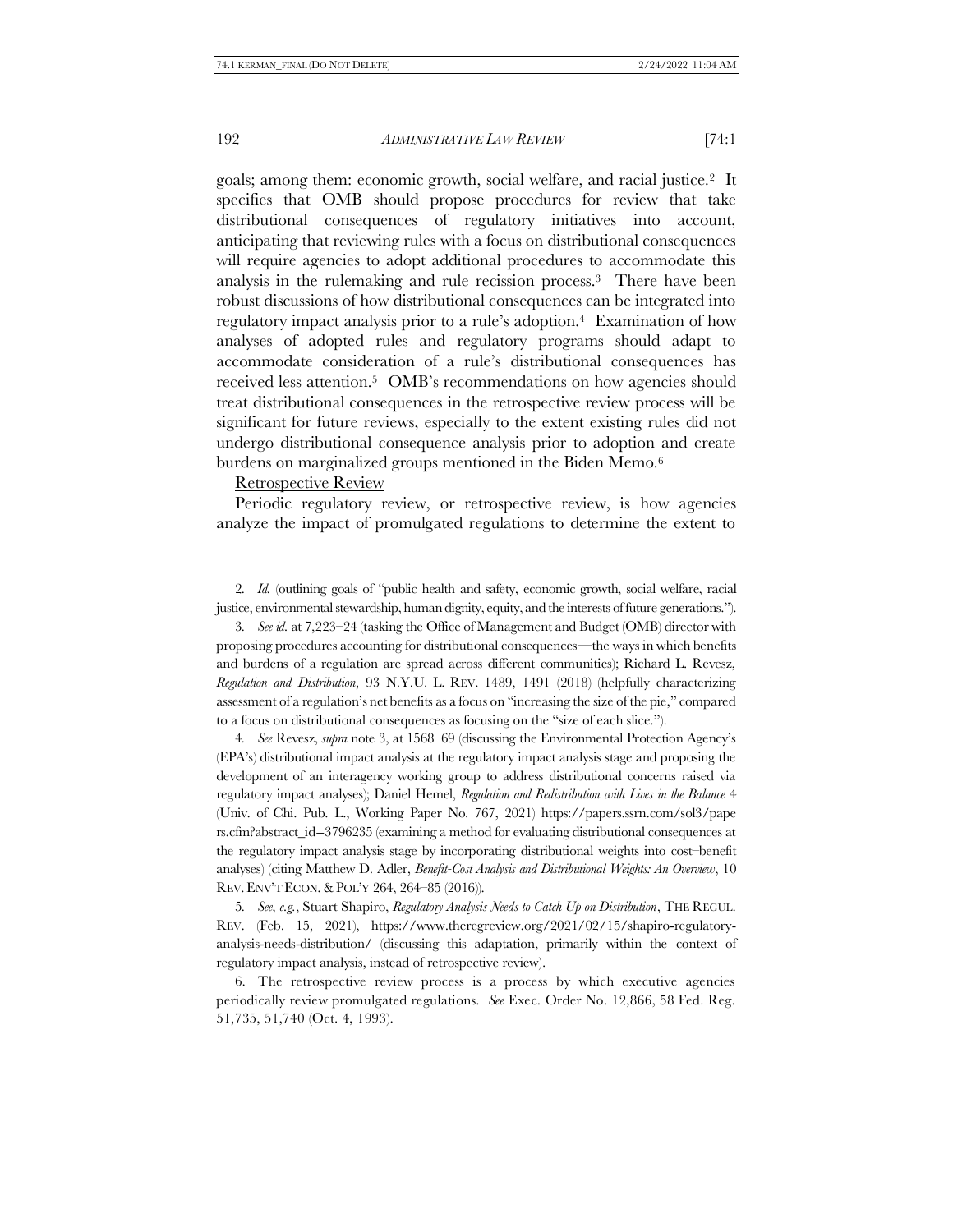<span id="page-2-2"></span>which adopted regulations accomplish stated goals.<sup>7</sup> Executive mandates have subjected agencies to retrospective review requirements since the Carter Administration.8 Some agencies create their own frameworks for retrospective review, while others promulgate regulations which require retrospective review of regulations or regulatory programs at statutorily pre-defined intervals.9 The retrospective review requirement has evolved, with succeeding presidential administrations adding new analytical requirements.10 In two executive orders, President Obama made clear that the retrospective review requirement impacts both executive and independent agencies.<sup>11</sup>

<span id="page-2-0"></span>The goals outlined in the executive orders on retrospective review are a way for each succeeding administration to shape a regulatory agenda.<sup>12</sup> Generally, the stated goals for executive-mandated retrospective review involve ensuring regulations promote public welfare and are not unduly burdensome.13 Agencies submit reports to the Office of Management and Budget's Office of Information and Regulatory Affairs (OIRA) about the status of rules undergoing retrospective analyses.<sup>14</sup>

<span id="page-2-1"></span>Traditionally, OIRA has produced guidance instructing agencies on the best practices for regulatory review, with agencies compiling reports to inform OMB on the rules that have been selected for review, the problem the rule seeks to

9*. See* Administrative Conference Recommendation 2021–22, 86 Fed. Reg. 36,075, 36,080 (July 8, 2021) (describing examples of the review requirements imposed by the Clean Air Act and the TREAD Act).

10*. See infra* not[e 11](#page-2-0) (exemplifying the evolution of regulatory review mandates since the Carter Administration, such as a specific focus on burden reduction for small businesses, and the inclusion of the requirement that retrospective reviews occur at set intervals).

11. Exec. Order No. 13,563, 76 Fed. Reg. 3,821, 3,822 (Jan. 21, 2011); Exec. Order No. 13,579, 76 Fed. Reg. 41,587, 41,587 (July 14, 2011) (applying the review requirements to independent agencies).

12*. See* Exec. Order No. 13,563, 76 Fed. Reg. 3,821, 3,822 (Jan. 21, 2011); Exec. Order No. 13,579, 76 Fed. Reg. 70,913, 70,916 (Nov. 16, 2011).

13*. E.g.*, Exec. Order No. 13,563, 76 Fed. Reg. 3,821, 3,821 (Jan. 21, 2011) (outlining goals of public health, economic welfare,safety, and environmental protection in addition to burden reduction).

14. OFF. OF MGMT. & BUDGET, EXEC. OFF. OF THE PRESIDENT, CIRCULAR A-4, REGULATORY ANALYSIS (2003) (directing agencies to submit a plan to the Office of Management and Budget's Office of Information and Regulatory Affairs (OIRA)).

<sup>7</sup>*. See id.* (requiring agencies to periodically review existing significant regulations to promote achievement of regulatory objectives and presidential priorities).

<sup>8</sup>*. See* Exec. Order No. 12,044, 43 Fed. Reg. 12,661, 12,661 (Mar. 24, 1978); *see also* 86 Fed. Reg. 36,075, 36,080 (July 8, 2021) (Administrative Conference of the United States (ACUS) Report citing Joseph E. Aldy, *Learning from Experience: An Assessment of the Retrospective Reviews of Agency Rules and the Evidence for Improving the Design and Implementation of Regulatory Policy*, Administrative Conference of the United States, 27 (Nov. 17, 2014) (highlighting past retrospective reviews beginning with the Carter Administration)).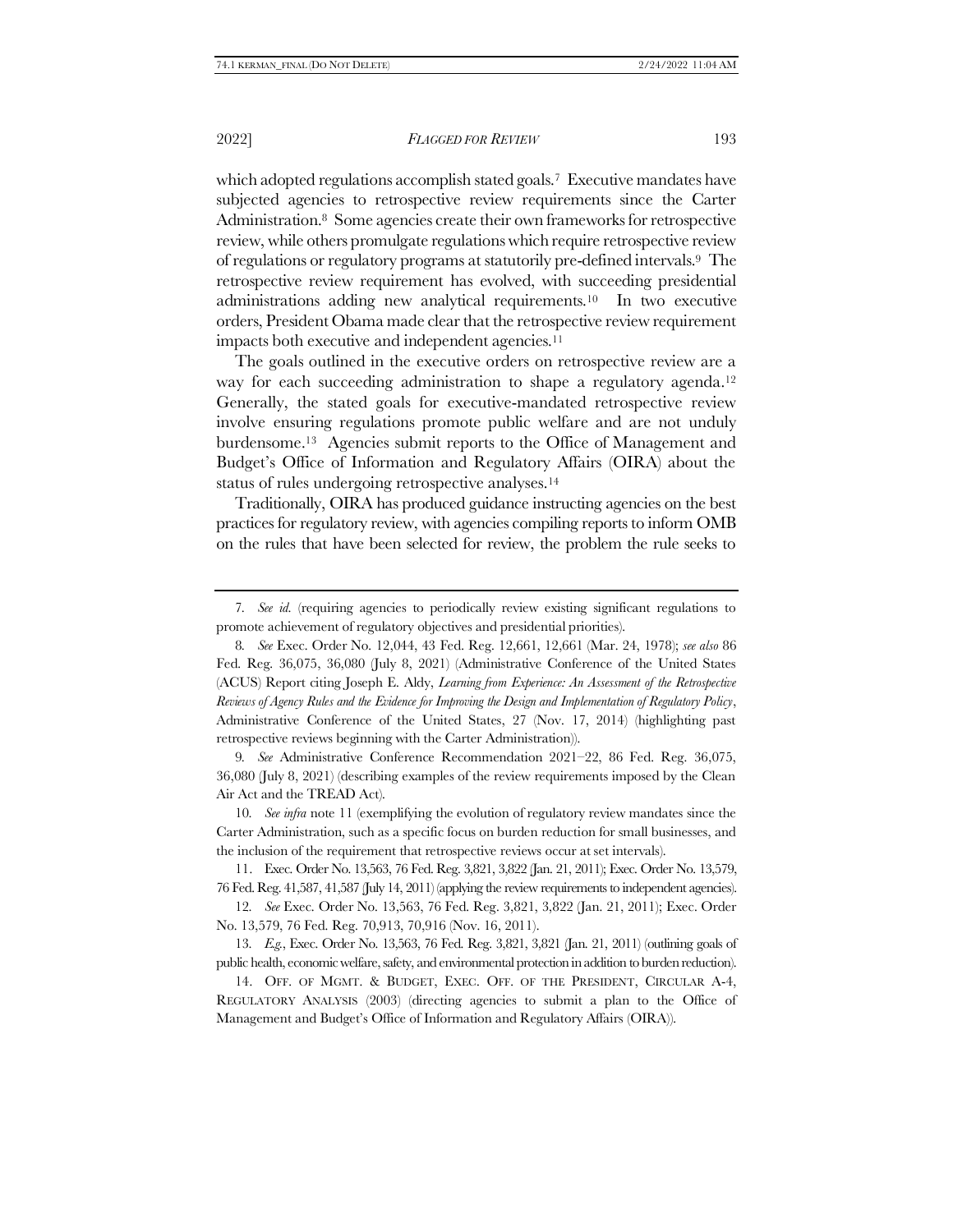<span id="page-3-0"></span>address, and the schedule for review.15 Agency procedure for retrospective review varies widely.16 The outcomes of these reviews are similarly variable.<sup>17</sup>

This Comment discusses how distributional consequence analysis should be integrated into each phase of the retrospective review process, outlining procedures OIRA can recommend to agencies to analyze distributional consequences in a manner that promotes equitable outcomes in retrospective review processes. Part I discusses the evolution of executive calls for agencies to assess distributional consequences when evaluating existing regulatory programs, highlighting agency efforts to analyze distributional consequences of regulations in both rulemaking and rule recission contexts. Part II explores the process agencies use to select rules for retrospective review, examining the interaction between rule-selection procedures and information-gathering procedures critical to determining whether a review is likely to generate distributional findings warranting a modification or recission. Part III delves into the methodology of the distributional consequence analysis, discussing the challenges agencies face when weighing distributional consequences against reliance interests. Part IV outlines procedures OMB should include in its agency guidance to assist with identifying distributional priorities, targeting rules likely to generate distributional findings, effectively communicating findings, and evaluating lessons learned from the distributional inquiry.

#### <span id="page-3-1"></span>I. DISTRIBUTIONAL CONSEQUENCE ANALYSIS

Since the Reconstruction Era, marginalized communities have borne unique consequences of agency interpretations that become codified in rulemakings.18 Today, agencies can recognize distributional consequences

<sup>15</sup>*. Id.*; *see also* Revesz, *supra* note [3](#page-1-0) (questioning whether OMB is the agency best positioned to assess and mitigate distributional consequences posed by regulatory programs).

<sup>16.</sup> U.S. GOV'T. ACCOUNTABILITY OFF., GAO 07-791, GOVERNMENT ACCOUNTABILITY OFFICE REEXAMINING REGULATIONS: OPPORTUNITIES EXIST TO IMPROVE TRANSPARENCY OF RETROSPECTIVE REVIEWS 13 (2007) [hereinafter REEXAMINING REGULATIONS]; *see also* Administrative Conference Recommendation, 86 Fed. Reg. 36,075, 36,080 (July 8, 2021) (discussing the variation between statutorily-mandated periodic review and elective review); LORI S. BENNEAR & JONATHAN B. WIENER, PERIODIC REVIEW OF AGENCY REGULATION (June 7, 2021) (report to the Admin. Conf. of the U.S.) at 49 (finding inconsistency in agency implementations of periodic reviews).

<sup>17</sup>*. See* REEXAMINING REGULATIONS, *supra* note [16,](#page-3-0) at 13 (noting the processes and standards guiding reviews and the level of documentation varied across agencies).

<sup>18</sup>*. See, e.g.*, Karen M. Tani, *Administrative Constitutionalism at the Borders of Belonging*, 167 U. PA. L. REV. 1603, 1616–17 (2019) (describing the restrictive reading of the terms slavery and involuntary servitude by the Freedmen's Bureau in the years following the passage of the Thirteenth Amendment and the resulting impact on the contract labor system in which many former slaves worked). *See also id.* at 1604–05 nn.1–5. (discussing other administrative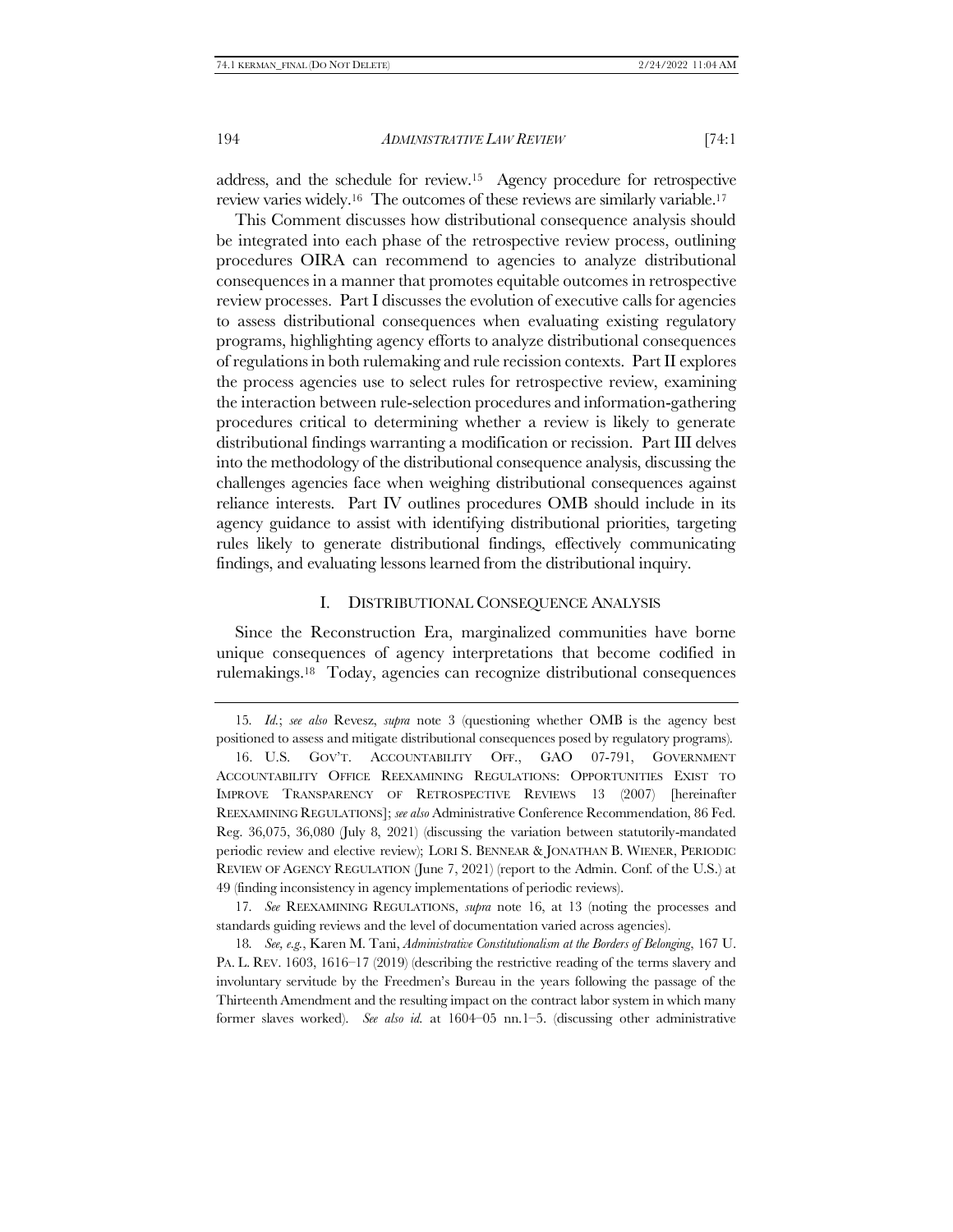<span id="page-4-1"></span>of interpretations, rules, and regulatory programs by understanding and searching for three ways adverse consequences of a rule or regulatory program tend to manifest.19 First, distributional consequences are relevant where a rule furthers a specific harm to a vulnerable community that the rule intended to prevent or inadequately addresses.20 Second, distributional consequences are relevant where there exists a harm to a marginalized community that the rule did not envision or account for.21 Third, distributional consequences are important where a rule confers benefits to a marginalized group to a lesser degree than it confers benefits to other groups.<sup>22</sup>

<span id="page-4-0"></span>Agencies have raised distributional concerns in both rulemaking and rule recission contexts.23 Some rulemakings have addressed the potential for distributional effects of rules on vulnerable communities, such as racial minorities, immigrants, and low-wage workers.24 This potential for distributional effects has been recognized in energy, labor, environmental protection, and transportation contexts.<sup>25</sup>

Analyzing the nature and scope of the distributional consequences of a regulation involves assessing the impact of the rule on a particular marginalized or vulnerable community, rather than assessing the impact of the rule in relation to the general welfare.<sup>26</sup> Calls to assess distributional

constitutionalists' efforts to chronicle disparate impacts to marginalized communities in environmental regulation, education, housing, food and drug policy, and communications).

<span id="page-4-2"></span>19*. Infra* Part I[.B.](#page-11-0)

20*. See* Letter from Russell T. Vought, OMB Acting Director, to Elaine L. Chao, U.S. Dep't of Transp. (July 12, 2019) (on file with author) (discussing potential distributional harms of proposed Corporate Average Fuel Economy (CAFE) penalty).

21*. Infra* Part [I.B.](#page-11-0) (discussing the distributional harm of contribution to workplace fissuring).

22*. See id.* (highlighting the EPA's discussion of inequitably distributed forgone benefits).

23*. See* OFF. OF AIR QUALITY PLAN. & STANDARDS, EPA-452/R-18-001, EPA REGULATORY IMPACT ANALYSIS FOR THE PROPOSED RECONSIDERATION OF THE OIL AND NATURAL GAS SECTOR EMISSION STANDARDS FOR NEW, RECONSTRUCTED, AND MODIFIED SOURCES, 4–39 (2018) [hereinafter EPA REGULATORY IMPACT ANALYSIS] (rulemaking discussing potential distributional consequences on communities with disproportionate pollutant exposure); Recission of Joint Employer Status Under the Fair Labor Standards Act Rule, 29 C.F.R § 791 (Mar. 12, 2021) (rule recission referencing distributional harms of the existing joint employer status rule).

24*. See* 29 C.F.R § 791 (discussing concerns about workplace fissuring negatively impacting low wage workers).

25*. See* EPA REGULATORY IMPACT ANALYSIS, *supra* note [23,](#page-4-0) at 4–39; 29 C.F.R. § 791; Sierra Club v. U.S. Dep't of Energy, 703 F. App'x 1, 3 (D.C. Cir. 2017); Letter from Russell T. Vought, *supra* note [20.](#page-4-1)

26. Kenta Tsuda, *Making Bureaucracies Think Distributively: Reforming the Administrative State with Action-Forcing Distributional Review*, 7 MICH. J. ENV'T &ADMIN. L. 131, 165–66 (2017).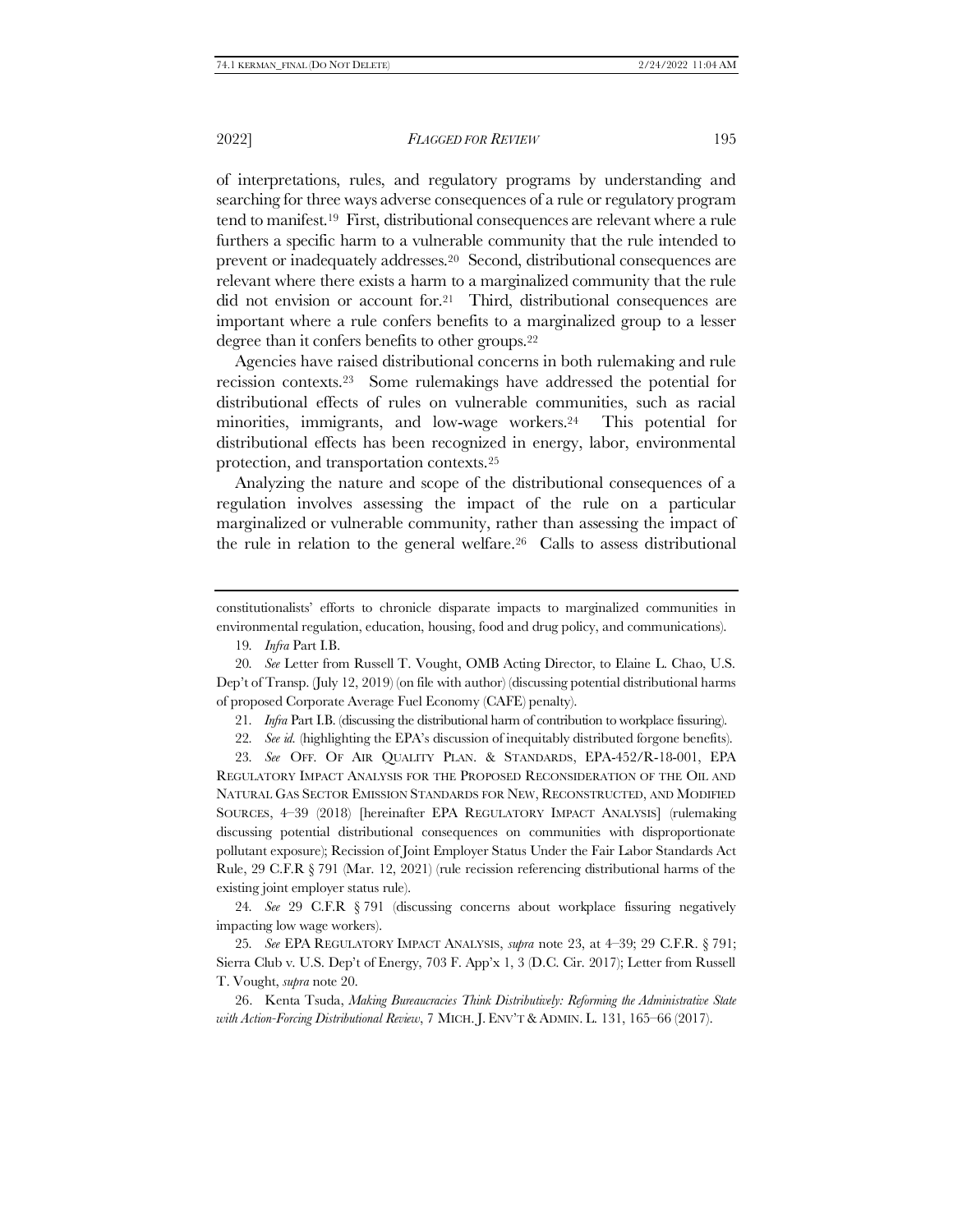consequences come at a time where the White House has issued an executive order requesting information on how agencies plan to engage stakeholders to focus on promoting equity in rulemaking by improving outreach to underserved communities throughout the rulemaking process.27 Underlying this executive order is the idea that OMB should focus on ensuring marginalized communities are not excessively burdened by new and existing regulations.<sup>28</sup>

President Biden issued an executive order, titled "Advancing Racial Equity and Support for Underserved Communities Through the Federal Government," the same week as the Biden Memo.29 The executive order highlights a number of new initiatives designed to promote racial equity, including: a call to study access to participation in the rulemaking process; instructions for agency heads to provide reports on topics related to promoting equity in access to agency services and contracting opportunities; and a request for agency heads to study whether new regulations may be necessary to advance equity.30 The Biden Memo is of greater relevance to the procedural discussion of distributional consequence analysis in relation to the retrospective review process than the executive order, but the executive order offers insight into the landscape of administrative reforms targeting equity, and thus, can be read in tandem with the policy goals of the Biden Memo.<sup>31</sup>

In addition to having similar aims as the distributional consequence language in the Biden Memo, the executive order can provide useful information about the groups the Biden Memo envisioned being encompassed by the terms "disadvantaged, vulnerable, and marginalized communities."32 The executive order notes agencies should consult with members of communities who have been "historically underrepresented" in the federal government and who have been either underserved or subject to

- 29. Exec. Order No. 18,985, 86 Fed. Reg. at 7,009.
- 30*. Id.* at 7,009–11.

31*. Compare* Memorandum on Modernizing Regulatory Review, 86 Fed. Reg. 7,223, 7,223 (Jan. 26, 2021), *with* Exec. Order No. 18,985, 86 Fed. Reg. at 7,009–11 (highlighting similar reforms to promote equity within federal government management and in how stakeholder contributions are considered in agency processes, with the executive order carrying greater relevance to this analysis because of its explicit instruction to the OMB director to propose procedures for distributional consequence analysis).

32*. See* Memorandum on Modernizing Regulatory Review, 86 Fed. Reg. at 7,223.

<sup>27</sup>*. See* Exec. Order No. 18,985, 86 Fed. Reg. 7,009, 7,009 (Jan. 25, 2021).

<sup>28.</sup> Daniel Kuehn, *Biden's Executive Orders Inject Racial Equity into Regulatory Review*, URB. INST. (Mar. 18, 2021), https://www.urban.org/urban-wire/bidens-executive-orders-injectracial-equity-regulatory-review; Methods and Leading Practices for Advancing Equity and Support for Underserved Communities Through Government, 86 Fed. Reg. 24,029, 24,031 (May 5, 2021) (requesting information on approaches to promote equity and better serve communities which have been currently or historically underserved).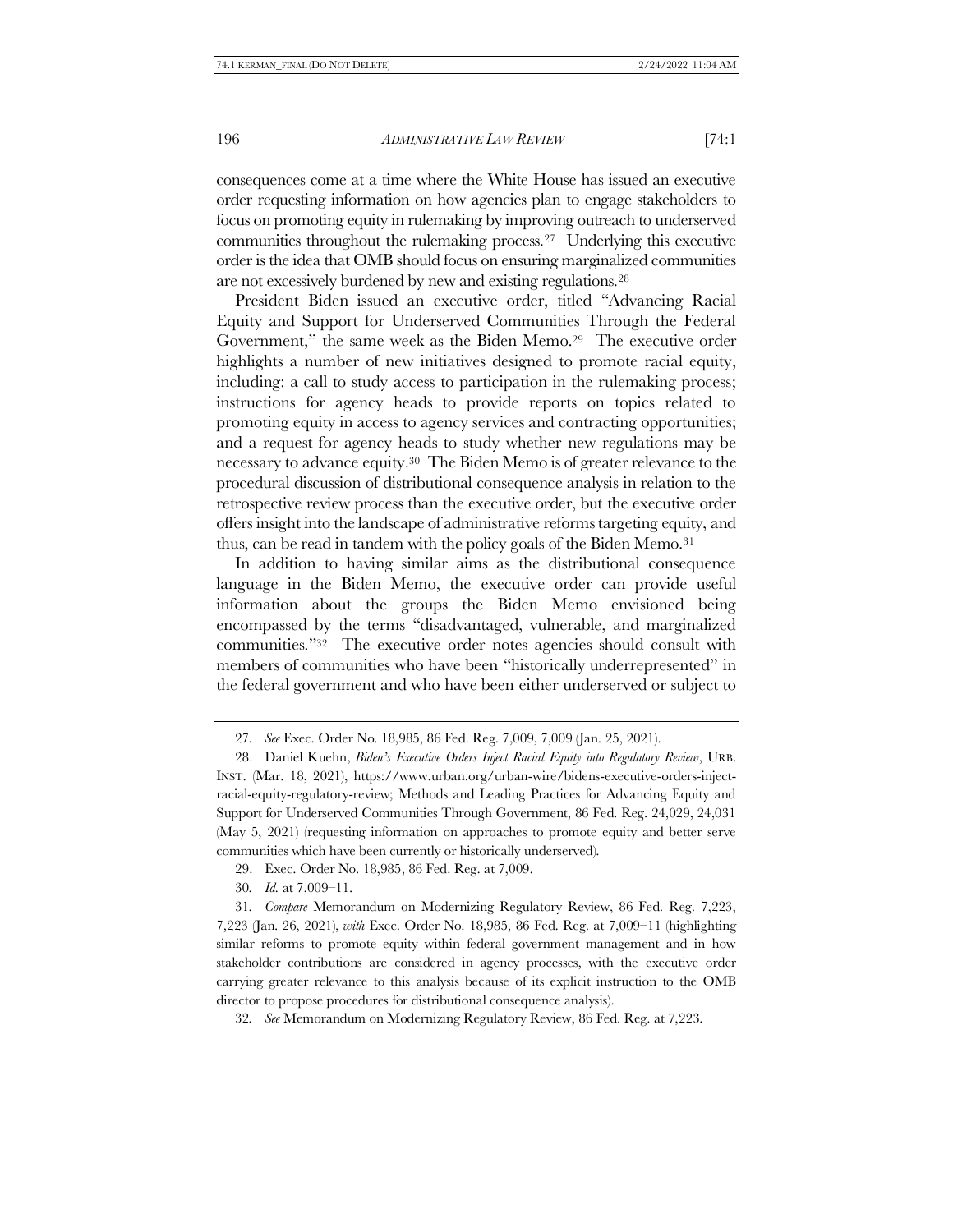2022] *FLAGGED FOR REVIEW* 197

discrimination in federal programs.<sup>33</sup> The executive order does not name which communities have been historically underrepresented, implying this is a task for agencies to assess.34 Though it does not provide an exhaustive list of communities to whom agencies should prioritize outreach efforts, it does mention establishing an equitable data working group, in doing so, listing a number of demographic variables that have not been traditionally disaggregated that are important to study in relation to promoting equity.<sup>35</sup> Those demographic groups include race, ethnicity, gender, disability, demographic status, or other key demographic variables.<sup>36</sup> In response to the executive order, OMB published a study identifying methods to assess equity in federal government operations.<sup>37</sup>

## <span id="page-6-0"></span>*A. Executive Mandates*

<span id="page-6-1"></span>To be clear, the Biden Memo is far from the first call for assessment of the distributional consequences of regulations; rather, it is a recent articulation of the policy objectives that have been furthered in past decades.<sup>38</sup> Regulatory review processes have gradually evolved toward focusing on analyzing an increasing number of consequences of regulations.39 When combined with an administrative focus on equity, this evolution has resulted in a shift toward assessing the extent to which a rule burdens a particular marginalized group.40 The Biden Memo did not create a complete swing in

36. Nelson & Wardell, *supra* not[e 35.](#page-6-0)

37. See Off. of Mgmt. & Budget, EXEC. OFF. OF THE PRESIDENT, Study to Identify Methods to Assess Equity: Report to the President (2021), 31, https://www.whitehouse.gov/wp-content/uploads/2021/08/OMB-Report-on-E013985- Implementation\_508-Compliant-Secure-v1.1.pdf (recommending strategies for outreach to underserved and marginalized communities, noting they must be "tailored to fit the specific circumstances that communities face to make participation a realistic option.").

38*. See* Exec. Order No. 12,044, 43 Fed. Reg. 12,661, 12,661 (Mar. 23, 1978) (developing processes for evaluating meaningful alternatives and ensuring costs and burdens on the public are minimized before regulations are issued); Exec. Order No. 12,866, 58 Fed. Reg. 51,735, 51,740 (Oct. 4, 1993) (ordering agencies to submit to OIRA their plans to make regulatory programs more effective and less burdensome); Exec. Order No. 13,563, 76 Fed. Reg. 3,821, 3,821 (Jan. 18, 2011) (outlining broad policy objectives of accountability and burden reduction).

39*. Infra* note[s 45,](#page-7-0) [47](#page-7-1)–[48.](#page-8-0)

40*. See* Exec. Order No. 18,985, 86 Fed. Reg. 7,009, 7,009 (Jan. 25, 2021) (highlighting disparities, circumstances necessitating " . . . an ambitious whole-of-government equity agenda . . . . ").

<sup>33.</sup> Exec. Order No. 18.985, 86 Fed. Reg. at 7,011.

<sup>34</sup>*. See id.*

<sup>35</sup>*. Id.* Alondra Nelson & Clarence Wardell III, *An Update from the Equitable Data Working Group*, THE WHITE HOUSE (July 27, 2021), https://www.whitehouse.gov/briefingroom/blog/2021/07/27/an-update-from-the-equitable-data-working-group/ (noting that the Equitable Data Working Group has been an inter-agency collaboration).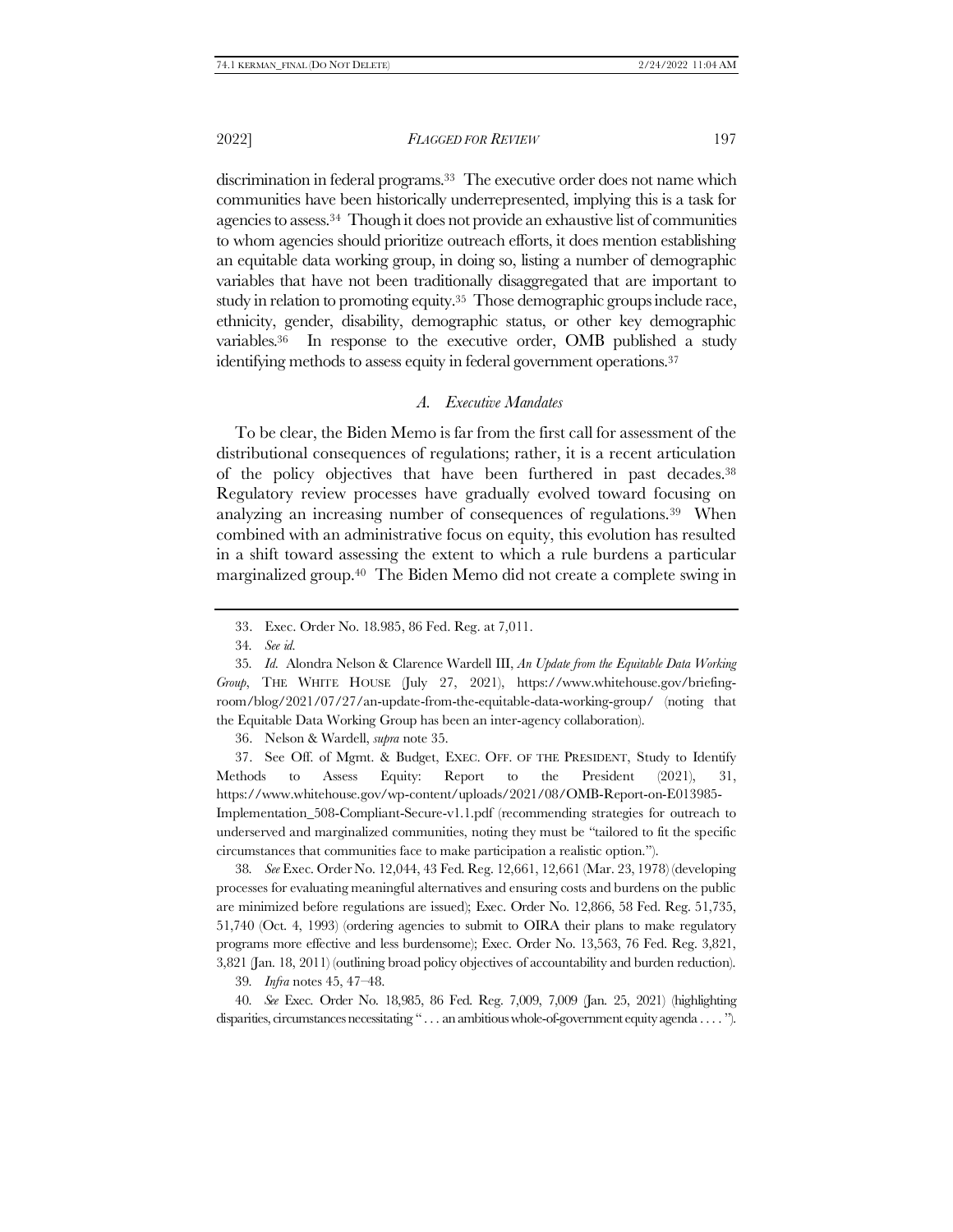<span id="page-7-2"></span>a new direction, but rather it built upon regulatory review ideas gradually developed over the course of previous administrations.<sup>41</sup> Agencies have exemplified this development toward distributional consequence analysis. For example, the Environmental Protection Agency (EPA) mentioned assessing the distributional consequences of regulations as early as 1994.<sup>42</sup> Distributional consequence analysis is not new, though it is receiving increasing prominence after the Biden Memo. A search of the *Federal Register*  for the term distributional consequences generates seventeen results, with eight of the seventeen documents published within the past year.<sup>43</sup>

<span id="page-7-0"></span>In the first form of executive-mandated regulatory review, the Carter Administration in 1978 noted that agencies should focus on the impact on the general economy, in addition to the impact of the rule on individual industries, regions, or levels of government.<sup>44</sup> In the first executive order mandating regulatory review, the enumeration of individual industries, regions, and levels of government indicates an acknowledgment that the impact on the general economy is not the only metric by which to evaluate the efficacy of a regulation.<sup>45</sup> The 1978 executive order also envisioned entities that might experience specific harms from a regulation providing feedback, via a public comment mechanism.46 The inclusion of a public comment mechanism signaled acknowledgment that particular groups may be burdened more extensively by a regulation, thereby deserving particular consideration and the opportunity to provide feedback during the rulemaking process.<sup>47</sup>

46*. Id.* at 12,661–62.

<span id="page-7-1"></span><sup>41</sup>*. See* Exec. Order No. 12,044, 43 Fed. Reg. at 12,611 (emphasizing the need to provide early participation and comment by state and local governments, small businesses, other organizations, and public individuals); Exec. Order No. 12,866, 58 Fed. Reg. at 51,740 (encouraging state, local, and tribal governments to specifically assist in the identifications of policies that impose considerable or unique burdens on those governmental entities); Exec. Order No. 13,563, 76 Fed. Reg. at 3,821 (signifying the expansion of a regulatory review agenda over succeeding administrations to include requirements that review be periodic and assess impacts on individual industries).

<sup>42</sup>*. See* 59 Fed. Reg. 170 (proposed September 2, 1994) (to be codified at 40 C.F.R. pt. 745) (describing higher concentration of lead-based paint in older and low-cost units).

<sup>43.</sup> Federal Register Document Search as of July 15, 2021. Available at https://www.f ederalregister.gov/documents/search?conditions%5Bterm%5D=%22distributional+conseq uences%22.

<sup>44.</sup> Exec. Order No. 12,044, 43 Fed. Reg. at 12,663.

<sup>45</sup>*. See id.* at 12,663, 12,668 (mandating regulatory analyses for rules with the potential for cost increases in individual industries).

<sup>47</sup>*. See id.* at 12,665–67 (calling for a public comment mechanism available to individual members of the public, in addition to local governments and industry representatives).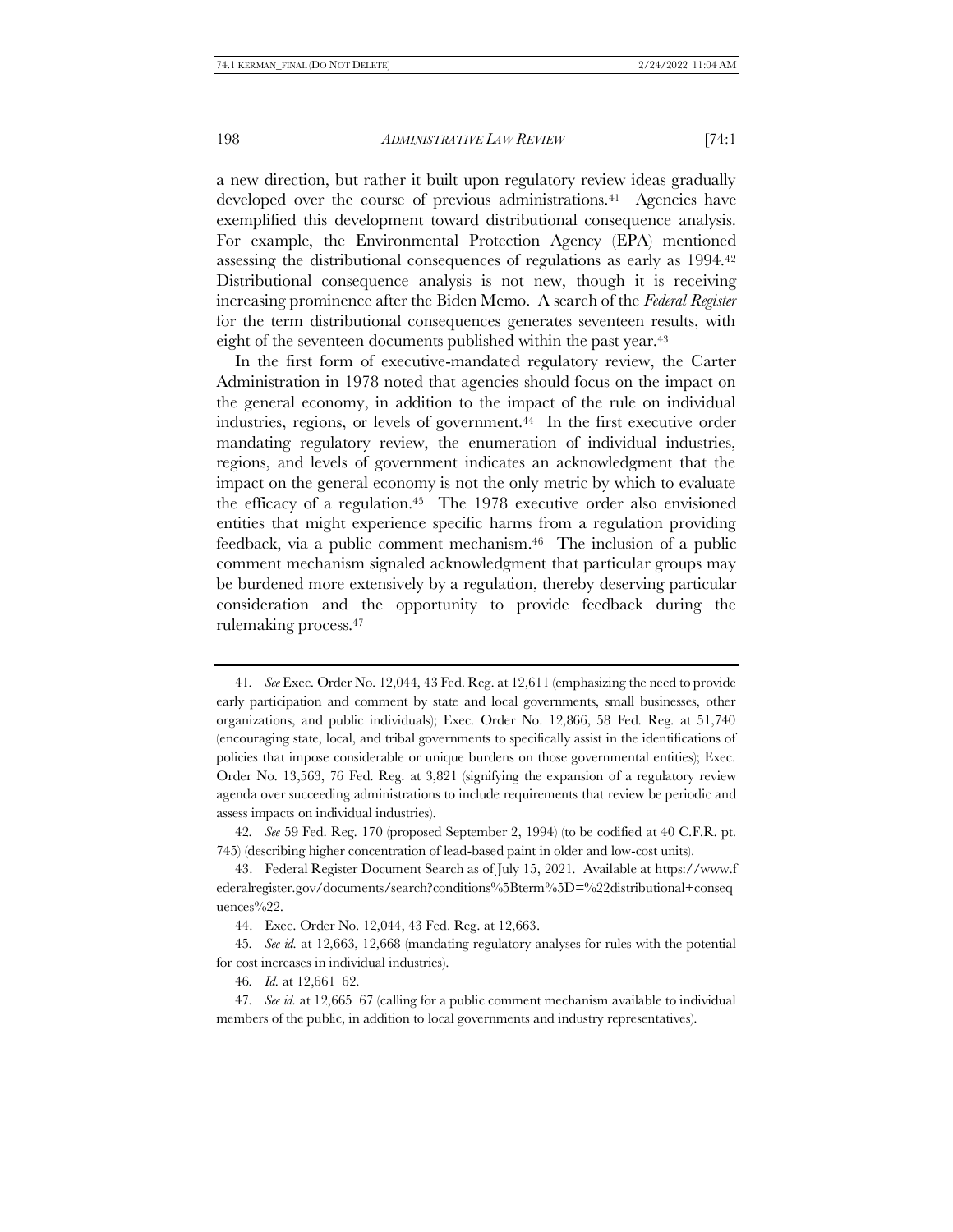<span id="page-8-0"></span>The 1980s ushered in a new focus on the unique burdens regulations posed on particular classes of small businesses; Congress's adoption of the Regulatory Flexibility Act, requiring specific assessment of the impact of rules on small businesses, is indicative of this objective.48 The Regulatory Flexibility Act requires analysis of impacts on small businesses prior to adoption of the regulation, rather than post-adoption, but it made way for calls to assess impacts on specific entities—small businesses, small organizations, and governments of towns with a population of less than 50,000 people—argued to be more vulnerable to burdens posed by a regulation.<sup>49</sup> The congressional findings and statement of purpose of the law indicate a groundwork for eventual calls for distributional considerations.50 Regulatory Flexibility Act analyses remain part of the regulatory impact analysis.51 Present in the Regulatory Flexibility Act, but less present in other forms of precursors to calls for distributional considerations, is the idea of reciprocity—that the extent of a burden on a particular community should be proportionate to that community's participation in causing the underlying issue the rule attempts to regulate.<sup>52</sup> Critical to the evolution of the calls to assess distributional consequences is the idea that some entities are impacted by a regulation who would not otherwise have their considerations heard in the retrospective analysis.<sup>53</sup>

Similarly, in the 1990s, the Clinton Administration's executive order mandating periodic review of economically significant regulations also mentioned assessing the impact of regulations on entities of different sizes.<sup>54</sup> President Clinton's executive order pushed forth the idea that quantitative calculations reached as the result of a cost-benefit analysis may not be the exclusive metric by which to evaluate a regulation.<sup>55</sup> The executive order

51. *Id.* at  $\S$  2 (noting that smaller entities can be harmed by governmental efforts to address problems not caused by smaller entities).

52*. See* Regulatory Flexibility Act, 5 U.S.C. §§ 601–612; § 601(A)(2) (containing Congress's statement of purpose).

53*. See id.* §§ 601–04.

54. Exec. Order No. 12,866, 58 Fed. Reg. 51,736 (Oct. 4, 1993).

55*. See id.* ("[E]ach agency shall consider incentives for innovation, consistency, predictability, the costs of enforcement and compliance (to the government, regulated entities, and the public), flexibility, distributive impacts, and equity.").

<sup>48</sup>*. See* 5 U.S.C. § 601(3) (defining small business concern); The Regulatory Flexibility Act, 5 U.S.C. §§ 601–612.

<sup>49.</sup> Regulatory Flexibility Act, 5 U.S.C. §§ 601, 603–05.

<sup>50</sup>*. See id.* §§ 601–612; *see also The Regulatory Flexibility Act*, SMALL BUS. ADMIN., https://advocacy.sba.gov/resources/the-regulatory-flexibility-act/ (last visited Feb. 19, 2022) (Congressional declaration of purpose indicating the requirement for special analysis of a rule's impact in relation to a particular community, small entities, was intended to promote "health, safety, environmental, and economic welfare").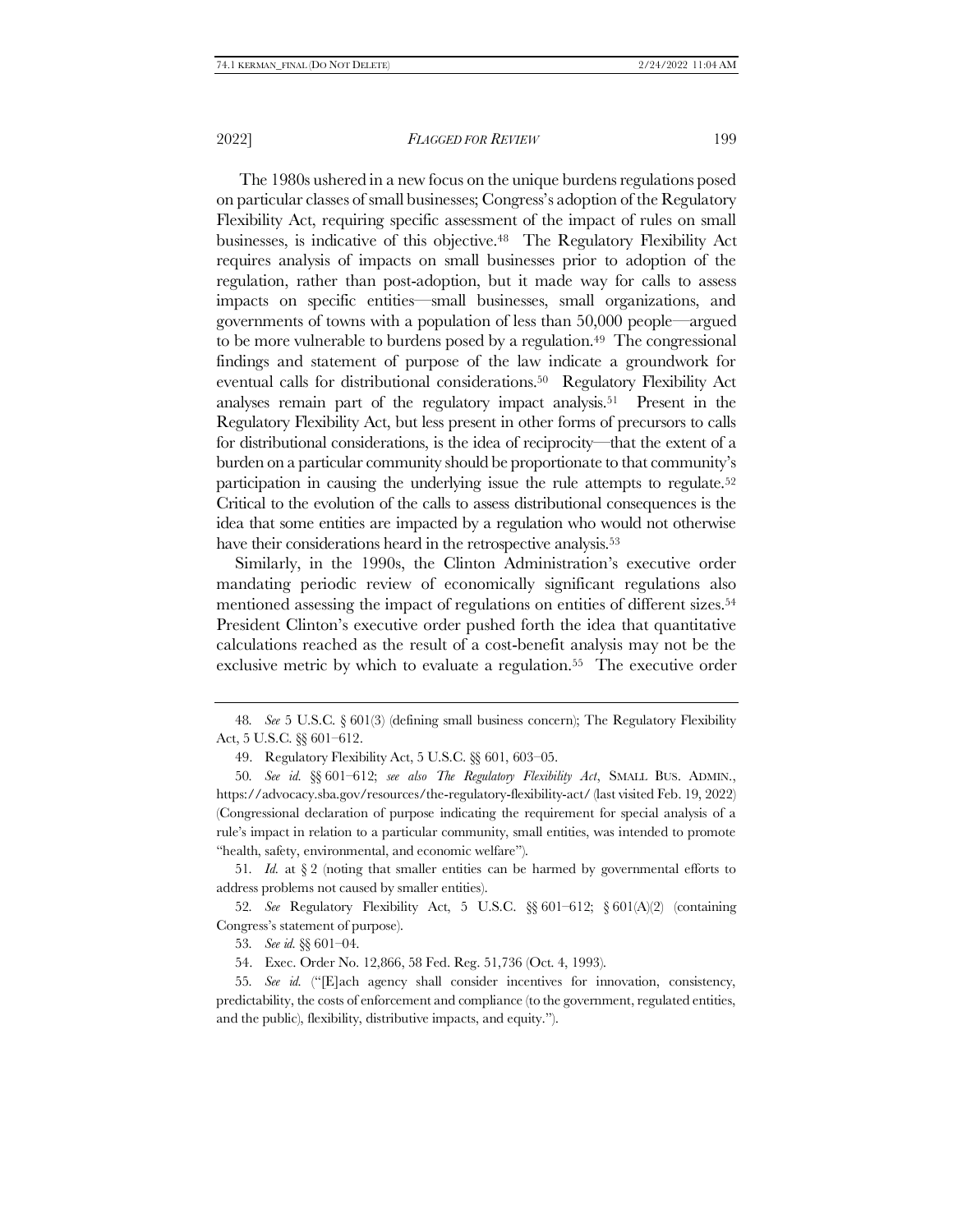acknowledged the existence of "qualitative measures of costs and benefits that are difficult to quantify, but nevertheless essential to consider."56 This is a significant precursor to the Biden Administration's conception of distributional consequence analysis because the executive order acknowledges that information relevant to burdens posed by a rule has not been quantitatively documented in some instances, complicating quantifying harms to certain communities.<sup>57</sup>

The Clinton Administration's emphasis on both quantitative and qualitative harms in the regulatory review process made way for consideration of the types of evidence mentioned in the public feedback mechanism envisioned in Biden's executive order on advancing racial equity.58 The Clinton Administration's emphasis on both qualitative and quantitative harms takes on distributional implications when combined with the inclusion of the requirement that the review be periodic.59 With a timeline for review of certain rules or regulatory programs, there exists an implicit acknowledgment that changes in circumstances or demographics can warrant a reconsideration of the arguments for adoption of a rule.<sup>60</sup>

The number of entities named for particular consideration in the regulatory review process has continued to expand.<sup>61</sup> OMB's Circular A-4 guidance on regulatory analysis mentions requirements for several other analyses of impacts of regulations on specific sub-groups including analyses of environmental impact (National Environmental Policy Act), environmental health impacts affecting children (Executive Order 13,045), and energy effects (Executive Order 13,211).62 The OMB Circular A-4 guidance defined distributional effects of regulations, noting that impacts of regulatory actions can be divided differently among different sectors of the population, with the corollary that benefits of

60*. See* Exec. Order No. 12,866, 58 Fed. Reg. at 51,740.

61*. See* OFF. OF MGMT. & BUDGET, *supra* note [14,](#page-2-1) at 14 (2003).

62*. See, e.g.*, 62 Fed. Reg. 19,885, 19,885 (Apr. 23, 1997) (basing additional executive requirements for review of regulatory impact on children on "[a] growing body of scientific knowledge demonstrat[ing] that children may suffer disproportionately from environmental health risks and safety risks.").

<sup>56</sup>*. Id.* at 51,735.

<sup>57</sup>*. See id.* at 51,735–36.

<sup>58</sup>*. See id.* at 51,735 (identifying both quantitatively and qualitatively documented burdens). President Biden's racial equity executive order similarly envisions both quantitative and qualitative analyses. Exec. Order No. 13,985, 86 Fed. Reg. 7,009 (Jan. 20, 2021).

<sup>59</sup>*. See* Exec. Order No. 12,866, 58 Fed. Reg. at 51,740 (requiring agencies to "periodically review . . . existing significant regulations"); OFF. OF MGMT. & BUDGET, *supra*  not[e 14,](#page-2-1) at 14 (mentioning benefits and costs associated with a regulation can fluctuate over time, which can warrant consideration of intertemporal distributional consequences).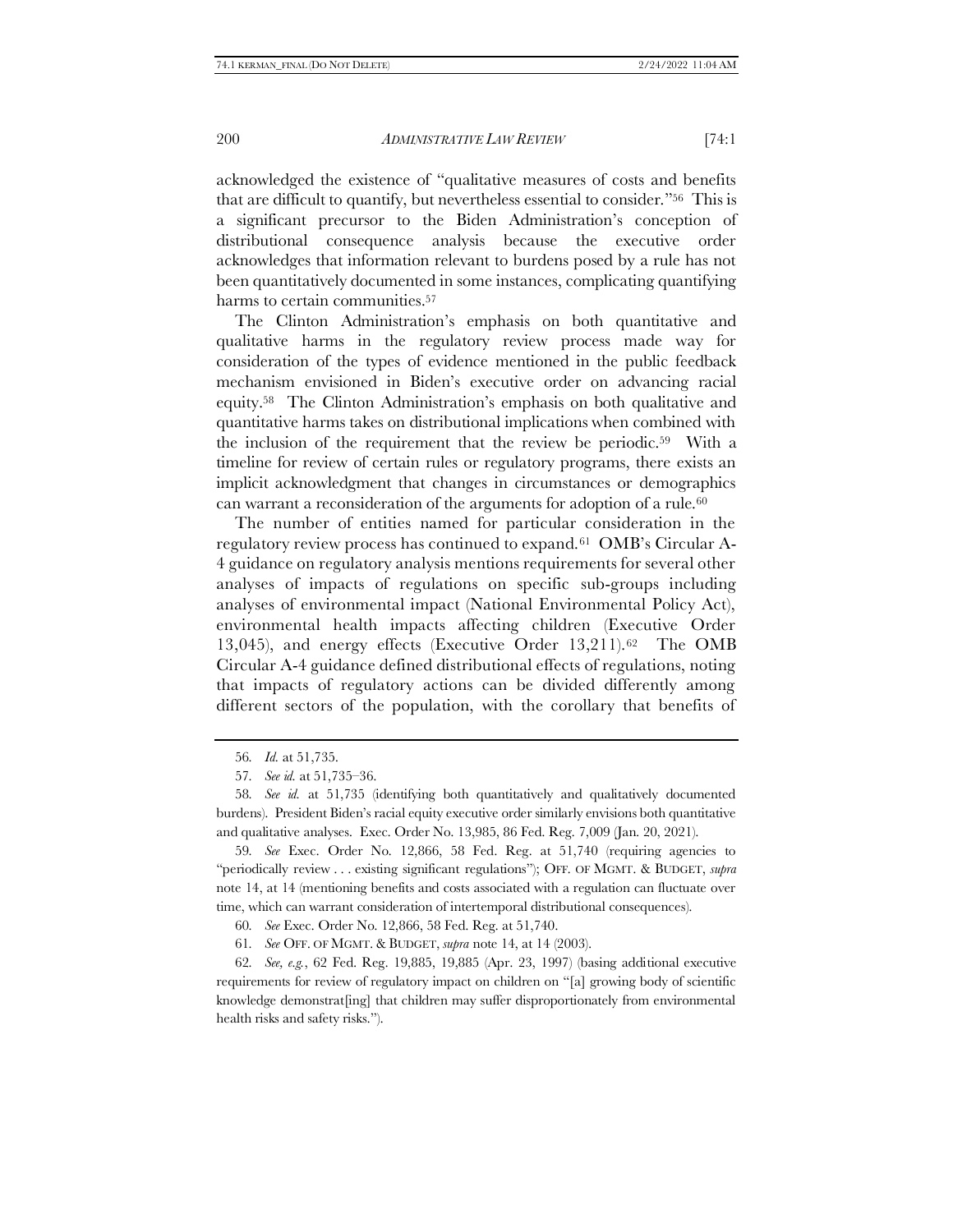regulations can also be divided unevenly over time.63 It recommended agency analyses describe distributional benefits and costs, also giving way to the assessment of intertemporal effects.<sup>64</sup>

The regulatory review executive order that mirrors the Biden Memo most closely is the executive order issued under the Obama Administration.65 There is great similarity between the goals of review in the Biden Memo and the goals mentioned in the Obama executive order.<sup>66</sup> Issued a decade apart, both orders contain similar language focused on efforts to reform regulatory review, but the Biden Memo instructs agencies to ensure regulations "do not inappropriately burden disadvantaged, vulnerable, or marginalized communities."67 Efforts to assess distributional consequences in regulatory impact analyses largely did not come to fruition during the Obama Administration.68 Similar to the Biden Memo, the Obama Administration's executive order on regulatory review provides few details on the weight that agencies should give to each benefit and which analyses should take priority.<sup>69</sup> It is clear that President Biden aimed to revisit that effort with a renewed focus.<sup>70</sup> OMB's recommendations to agencies about methodologies for distributional consequence analysis may influence the extent to which this analysis takes hold.71 The executive orders issued during the

63*. See* OFF. OF MGMT.&BUDGET,*supra* not[e 14](#page-2-1), at 14 (discussing "intertemporal distributional consequences," highlighting the need for agencies to assess the "streams of benefits and costs over time" to account for how a regulation may burden one generation in comparison to another).

64*. Id.*

65. Exec. Order No. 13,563, 76 Fed. Reg. 3,821, 3,821 (Jan. 21, 2011) (Obama Administration order on improving regulation and regulatory review).

66*. Compare* Memorandum on Modernizing Regulatory Review, 86 Fed. Reg. 7,223, 7,223 § 2 (Jan. 26, 2021) (directing OMB to create recommendations aimed at improving and modernizing regulatory review in order to "promote public health and safety, economic growth, social welfare, racial justice, environmental stewardship, human dignity, equity, and the interests of future generations"), *with* Exec. Order No. 13,563, 76 Fed. Reg. at 3,821 (discussing using regulatory review to promote goals of modernizing regulatory programs, burden reduction, and economic welfare). The executive order is similar to a presidential memorandum; both documents contain presidential directives, but the executive order is distinct from memoranda in that it carries a requirement for the President to invoke legal authority for the directive and for OMB to assess the impact of the directive on the federal budget. *Executive Order, Proclamation, or Presidential Memorandum?*, LIBR. OF CONG. (last visited Feb. 19, 2021), https://guides.loc.gov/executive-orders/order-proclamation-memorandum (explaining the similarities and differences between memos and executive orders).

67. Memorandum on Modernizing Regulatory Review, 86 Fed. Reg. at 7,223 § 2(b)(ii).

- 68*. See* Revesz, *supra* note [3,](#page-1-0) at 1491.
- 69. Exec. Order No. 13,563, 76 Fed. Reg. at 3,821–22.

70*. See* Memorandum on Modernizing Regulatory Review, 86 Fed. Reg. at 7,223 § 1 (noting that the Biden Memo "reaffirms the basic principles" of Exec. Order No. 13,563).

71. Susan E. Dudley, *Distributional Effects in Regulatory Impact Analysis*, GEO. WASH REGUL.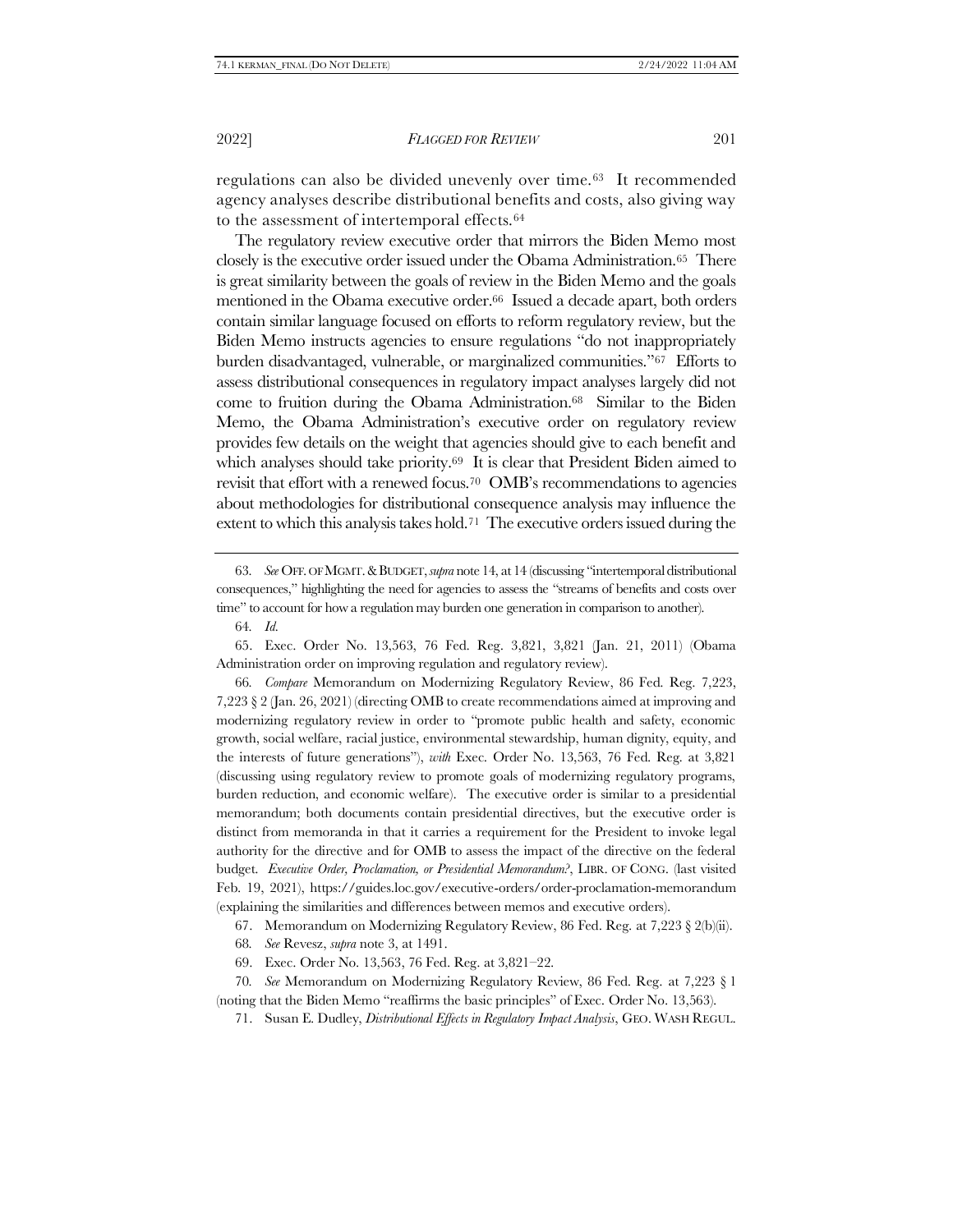Trump administration did not offer specific instructions to agencies to address distributional concerns when considering the efficacy of regulations.<sup>72</sup>

Most recently, the Biden Memo noted agencies should assess the extent to which existing regulations promote "public health, economic growth, social welfare, racial justice, environmental stewardship, and the interests of future generations."73 The origin of the language in the Biden Memo about "disadvantaged, marginalized or vulnerable communities" is not clear; however, it is likely presidential memoranda reflect influence by policymakers within the White House, as well as the executive agencies who report to OIRA.<sup>74</sup>

Additional context about the origin of the Biden Memo might assist in understanding which groups it aims to prioritize when agencies assess distributional consequences in relation to "disadvantaged, vulnerable, or marginalized communities."<sup>75</sup> The simultaneous executive order on equity can provide some indicators of which communities the Biden Memo envisions ought to be the focus of efforts to disaggregate demographic data.<sup>76</sup> It also may be difficult to trace the origin of the "distributional consequences" language in recent history because calls to assess the impacts of regulations on particular vulnerable communities are not new.<sup>77</sup>

# <span id="page-11-1"></span>*B. Existing Agency Efforts*

<span id="page-11-0"></span>Existing efforts to perform distributional analyses can be classified into three categories: efforts to mitigate inequitable distribution of burdens; efforts to remedy unanticipated consequences; and efforts to account for inequitable distribution of benefits.<sup>78</sup>

STUD. CTR. (May 12, 2021), https://regulatorystudies.columbian.gwu.edu/distributionaleffects-regulatory-impact-analysis (highlighting the importance of OMB's action on distributional consequence analysis in the Regulatory Impact Analysis context).

<sup>72</sup>*. See* Revesz, *supra* note [3,](#page-1-0) at 1491 (2018) (citing Exec. Order No. 13,783, 82 Fed. Reg. 16,093, 16,093 (Mar. 28, 2017)).

<sup>73.</sup> Memorandum on Modernizing Regulatory Review, 86 Fed. Reg. at 7,223 (noting that OMB's recommendations should "propose procedures that take into account the distributional consequences of regulations . . . to ensure that regulatory initiatives appropriately benefit and do not inappropriately burden disadvantaged, vulnerable, or marginalized communities.").

<sup>74</sup>*. See* Cass R. Sunstein, *The Office of Information and Regulatory Affairs: Myths and Realities*, 126 HARV. L. REV. 1838, 1840 (2013) (discussion of regulated entities maintaining a back-and-forth feedback process with OIRA); Memorandum on Modernizing Regulatory Review, 86 Fed. Reg. at 7,223.

<sup>75.</sup> Memorandum on Modernizing Regulatory Review, 86 Fed. Reg. at 7,233; *supra* not[e 41.](#page-7-2)

<sup>76</sup>*. Supra* not[e 41](#page-7-2)*.*

<sup>77</sup>*. Supra*Part [I.A.](#page-6-1) Memorandum on Modernizing Regulatory Review, 86 Fed. Reg. at 7,223 § 2(b)(ii).

<sup>78.</sup> *See* BENNEAR & WIENER, *supra* not[e 16](#page-3-0) at 7–9 (discussing circumstances that can lead to consequences that were not anticipated at the regulatory impact analysis stage, such as changes in evidence, policy, and affected populations).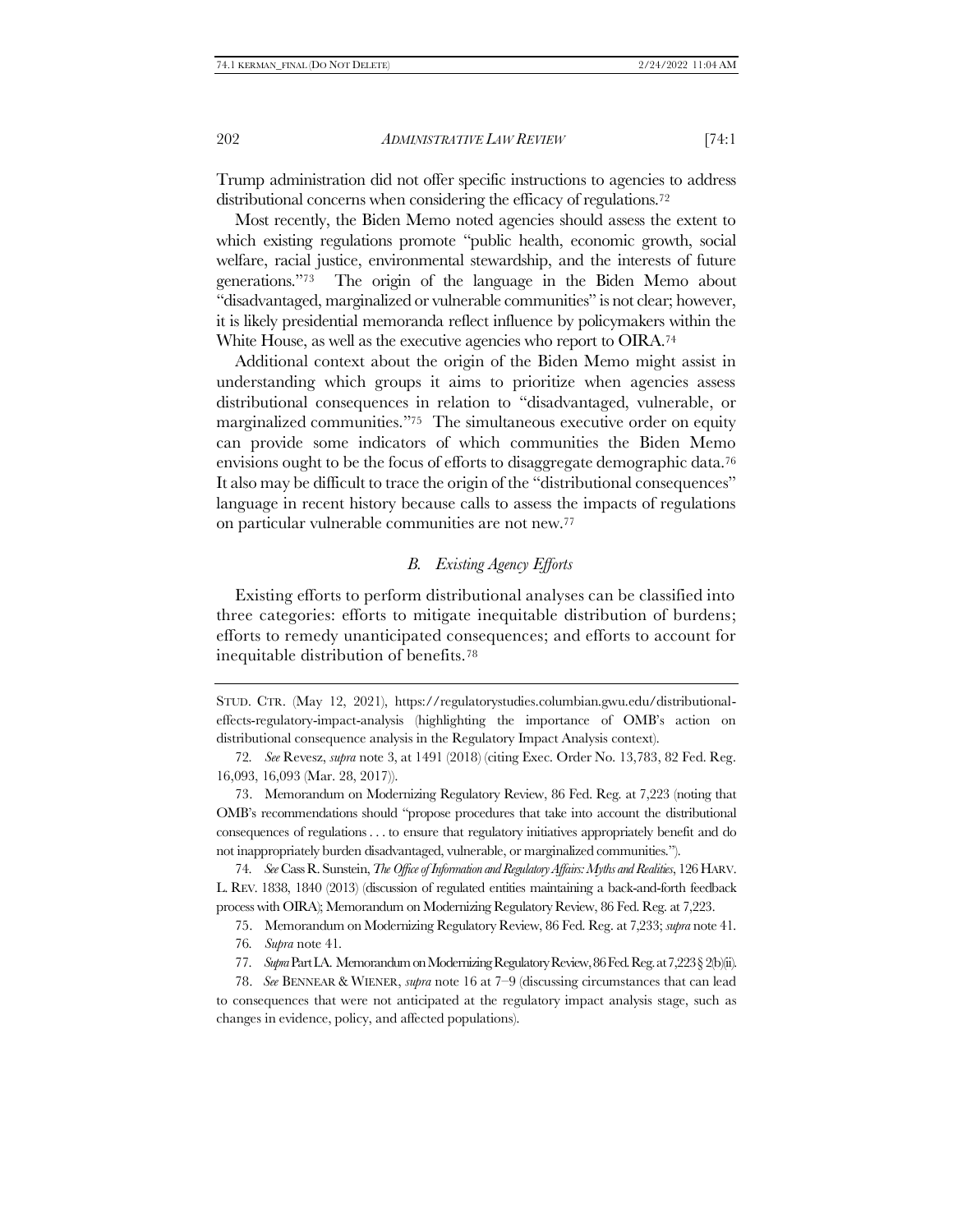Efforts to Mitigate Inequitable Distribution of Burdens:

Several agencies have focused on analyzing distributional consequences where potential existed for a regulation to carry inequitable compliance costs.79 Compliance costs become relevant in distributional consequence analyses to the extent increased compliance costs result in price increases that impact low-income consumers or generate employment effects in a particular region or industry impacting a vulnerable community.<sup>80</sup>

OMB's arguments against raising the Corporate Average Fuel Economy (CAFE) civil penalty rate from \$5.50 to \$14.00 provide an example of a situation where distributional arguments proved influential due to the rule's anticipated price effects and resulting likelihood of disproportionately burdening low-income consumers.81 Even where the statute authorizing the civil penalty rate did not define what constituted a negative economic impact, OMB concurred with the National Highway Traffic Safety Administration (NHTSA)'s analysis in part due to the concentration of negative economic impacts in the automobile manufacturing industry.82 The letter from OMB references regional employment impacts, noting that the potential for the rule adjustment to contribute to higher vehicle prices would unequally burden low-income consumers.<sup>83</sup>

A takeaway from NHTSA's treatment of the CAFE civil penalty rate is that flagging economic impacts creating distributional consequences can entail considering the scope and regional distribution of impacts envisioned by the statute.84 Price effects were a feature, not a flaw, of the CAFE civil penalty rate. However, NHTSA expressed concern about the way the intended price impacts were likely to disproportionately impact consumers, rather than the manufacturers who were the intended target of the penalty.<sup>85</sup> Analysis of potential price and employment effects represents one way agencies have evaluated distributional consequences of proposed rules; price effect discussions are relevant to a retrospective analysis because of the

<sup>79</sup>*. See* Letter from Russell T. Vought, *supra* note [20;](#page-4-1) EPA REGULATORY IMPACT ANALYSIS, *supra* not[e 23,](#page-4-0) at 4–39 (highlighting distributional harms spurred by price effects).

<sup>80</sup>*. See* Letter from Russell T. Vought, *supra* note [20,](#page-4-1) at 5 (noting compliance costs of a proposed penalty could increase prices for domestic automobile producers, creating price effects disproportionately burdening low-income consumers).

<sup>81</sup>*. See id.* 

<sup>82</sup>*. Id.*

<sup>83</sup>*. Id.*

<sup>84</sup>*. Id.*

<sup>85</sup>*. See* Civil Penalties, 86 Fed. Reg. 3,016, 3,016, 3,021 (Jan. 14, 2021) (to be codified at 49 C.F.R. pt. 578) (discussing industry "reliance" on the current CAFE penalty rate, indicating the National Highway Traffic Safety Administration's (NHTSA's) anticipation that manufacturers represent the intended regulated entity).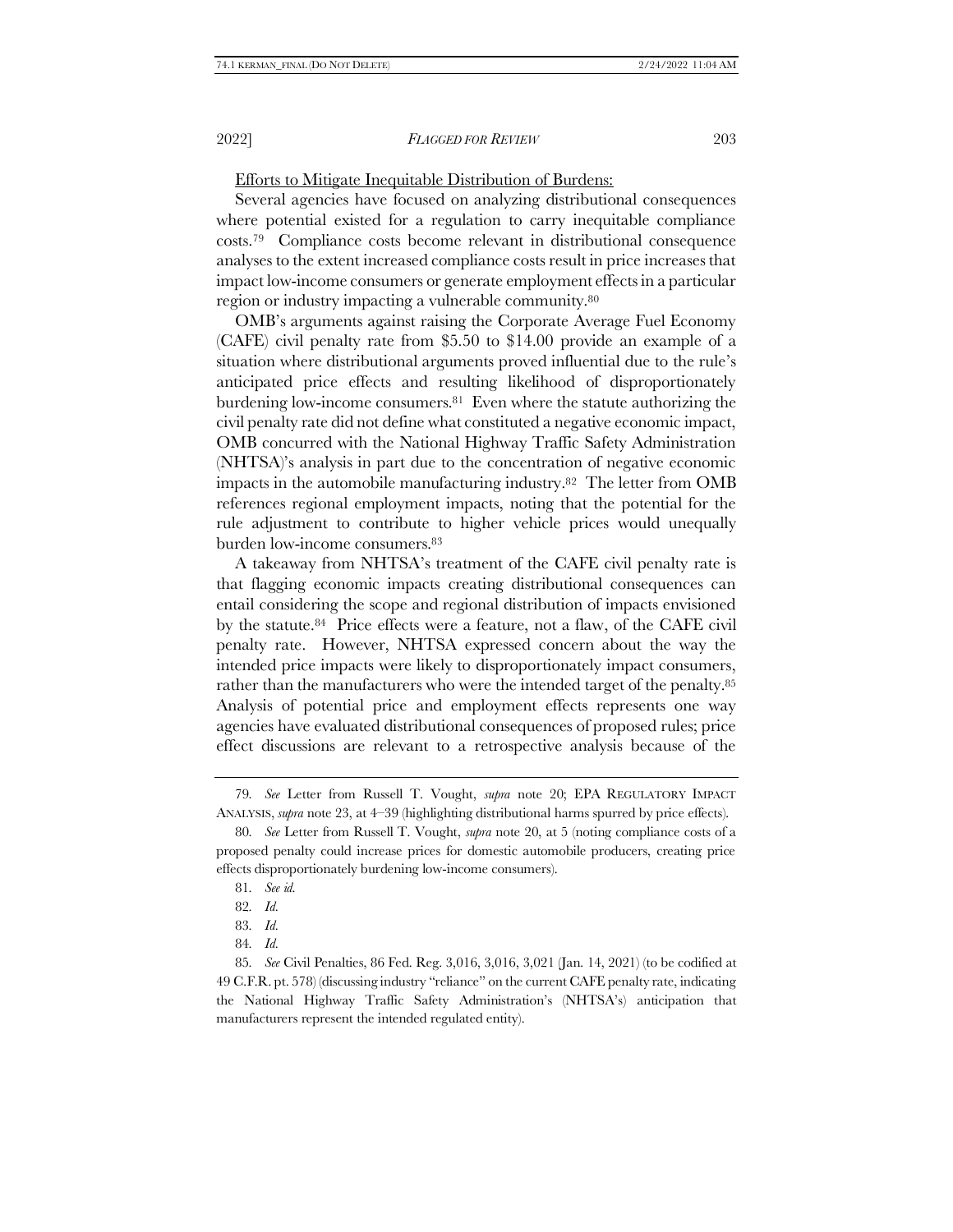opportunity for continued assessment of economic consequences after a rule's adoption and implementation.

Efforts to Accommodate Unanticipated Consequences of Regulations:

The Department of Labor, in a rulemaking months after the Biden Memo, rescinded a Fair Labor Standards Act (FLSA) rule due to its insufficient consideration of the rule's effect on conditions for workers.86 Citing the Biden Memo, the agency issued a proposed rulemaking raising distributional arguments in support of rescinding an existing joint employer rule, because of the rule's potential to burden low-income workers and other vulnerable groups by contributing to workplace fissuring.87 In the Notice of Proposed Rulemaking, the Department of Labor noted that economic analysis indicated recission of the FLSA rule could unduly impact workers in low-wage industries because low-wage industries see a greater magnitude of FLSA violations.<sup>88</sup>

In its discussion of potential distributional consequences of the Joint Employer Status Rule, the Department of Labor cited concerns about the ability of low-wage workers to collect back wages owed under the FLSA.<sup>89</sup> In NHTSA's CAFE rule, the Agency anticipated a general price effect, but expressed concern about the inequitable burden of the price effect on lowincome consumers.90 Rather than raising issue with the concentration of anticipated burdens of a regulation, the Department of Labor rescinded the FLSA rule in part due to an unintended harm uniquely felt by a vulnerable community.91 Price effects are felt by consumers and employers at large; here, the impact of workplace fissuring is a potential effect of the rule change that would exclusively be experienced by the vulnerable groups mentioned in the Joint Employer Status rulemaking.<sup>92</sup>

<span id="page-13-0"></span><sup>86.</sup> Recission of Joint Employer Status Under the Fair Labor Standards Act Rule, Department of Labor Wage and Hour Division, 86 Fed. Reg. 40,939, 40,950–52 (July 30, 2021) (to be codified at 29 C.F.R. § 791).

<sup>87.</sup> Recission of Joint Employer Status Under the Fair Labor Standards Act Rule, Department of Labor Wage and Hour Division, 86 Fed. Reg. 14,038, 14,045–46 (Mar. 12, 2021) (to be codified at 29 C.F.R. § 791).

<sup>88</sup>*. See id.* at 14,045 (citing ANNETTE BERNHARDT, RUTH MILKMAN & NIK THEODORE, NAT'L EMP. L. PROJECT, BROKEN LAWS, UNPROTECTED WORKERS: VIOLATIONS OF EMPLOYMENT AND LABOR LAWS IN AMERICA'S CITIES (2009) (finding Fair Labor Standards Act violations are concentrated in low-wage industries).

<sup>89.</sup> Recission of Joint Employer Status Under the Fair Labor Standards Act Rule, Department of Labor Wage and Hour Division, 86 Fed. Reg. at 14,048 (to be codified at 29 C.F.R. § 791).

<sup>90.</sup> Civil Penalties, 86 Fed. Reg. at 3019.

<sup>91.</sup> Recission of Joint Employer Status Under the Fair Labor Standards Act Rule, Department of Labor Wage and Hour Division, 86 Fed. Reg. at 40,950–52 (Mar. 12, 2021) (to be codified at 29 C.F.R.  $\S$  791).

<sup>92</sup>*. Compare* Recission of Joint Employer Status Under the Fair Labor Standards Act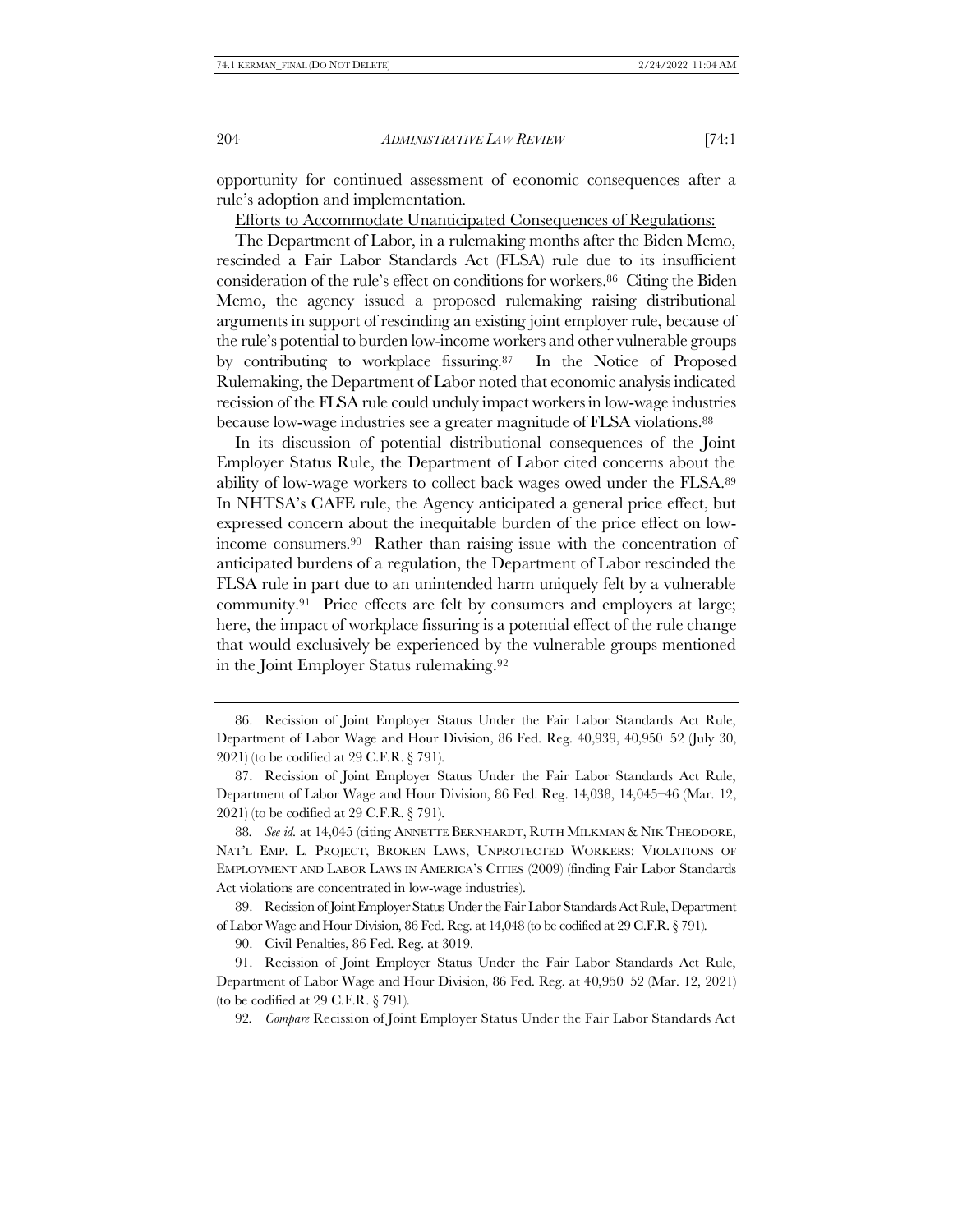# Efforts to Narrow Unequal Distribution of Benefits:

Expanding the conception of distributional consequence analysis to look at where benefits are disproportionately shared, in addition to where burdens are disproportionately shared, broadens the types of rules that might be eligible for distributional review.93 However, just as understanding the distribution of burdens poses information-gathering challenges for agencies, understanding the distribution of benefits can be similarly challenging.94 In a regulatory impact analysis of a rule related to emission standards, EPA mentioned that assessing health benefits of a rule can be challenging because the extent to which benefits from an environmental protection regulation are experienced depends on the correlation of atmospheric pollutants to housing and work locations, which can be difficult to isolate and study.95 In the regulatory impact analysis, EPA did not quantify the extent to which health benefits of the regulation might be forgone if a change was instituted, instead describing qualitatively in the report that the forgone benefits were expected to be unequally distributed.<sup>96</sup>

<span id="page-14-0"></span>By moving beyond where harms are distributed and searching for unequally distributed benefits and unanticipated consequences brought about by regulations, agencies may be able to select candidates for review that can provide benefits for marginalized groups without drawing significant pushback from stakeholders who have reliance interests. With a broader conception of the types of rules that might warrant analysis of distributional consequences, however, the challenge for agencies remains prioritizing candidates for retrospective review given resource constraints.<sup>97</sup>

Rule, Department of Labor Wage and Hour Division, 29 C.F.R. § 791 (Mar. 12, 2021) (identifying how an employer's ability and power to act in retaliation may be a relevant factor for determining employer status, while an employee's economic dependence on the potential joint employer is not relevant for the determination), *with* Letter from Russell T. Vought, OMB Acting Dir., to Elaine L. Chao, U.S. Dep't of Transp. (July 12, 2019) (on file with author) (defining the affected population broadly as consumers in the NHTSA correspondence and narrowly in the Wage and Hour Division rule as workers in low-wage industries).

<sup>93.</sup> EPA REGULATORY IMPACT ANALYSIS, *supra* not[e 23,](#page-4-0) at 4–39 (Oct. 15, 2018) (noting measuring allocation of benefits proves difficult, implying there are some number of rules that disproportionately share benefits).

<sup>94</sup>*. See supra* not[e 92.](#page-13-0)

<sup>95.</sup> EPA REGULATORY IMPACT ANALYSIS, *supra* note [23,](#page-4-0) at 4–39.

<sup>96</sup>*. Id.*

<sup>97.</sup> Aldy, *supra* note [8,](#page-2-2) at 1002.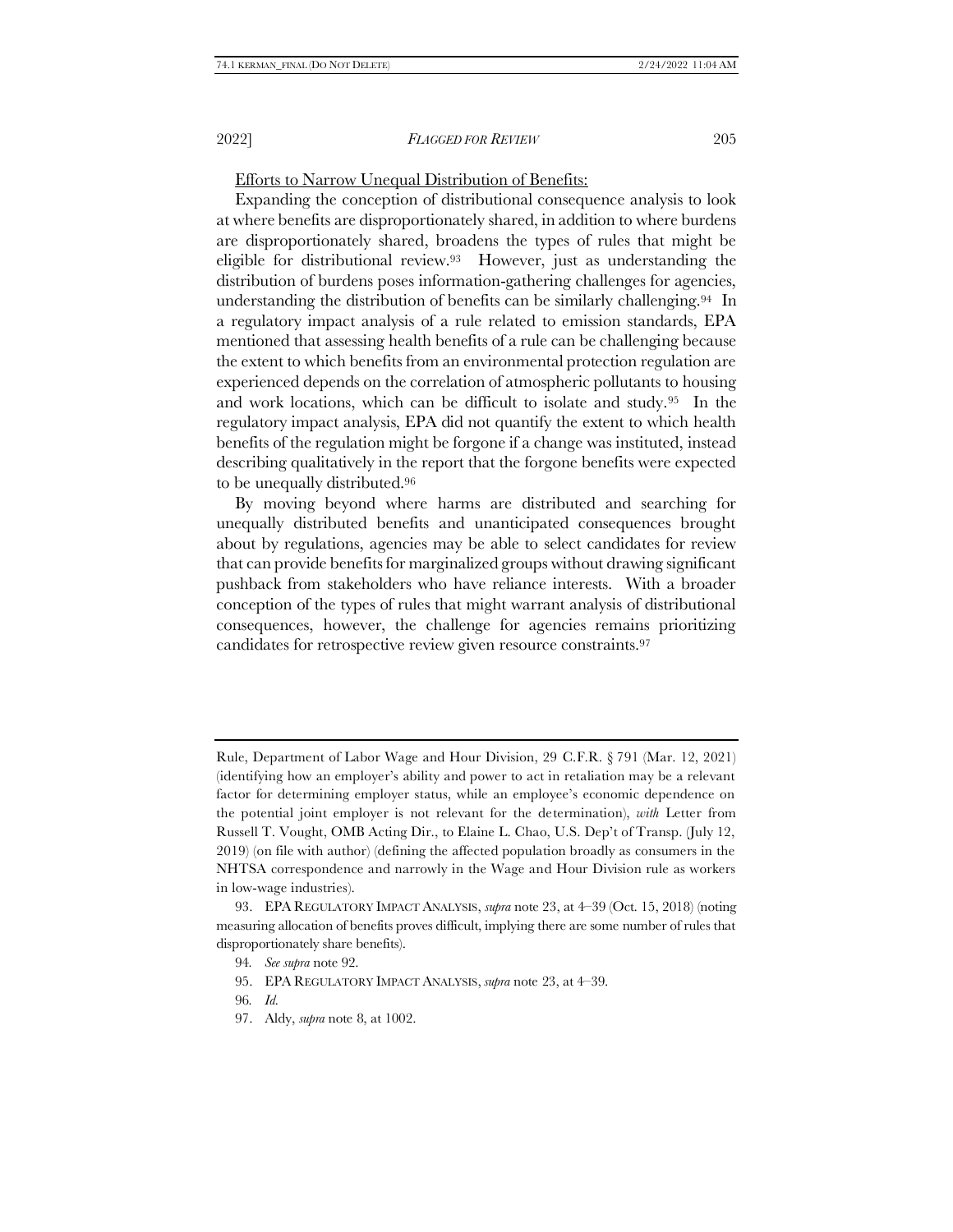# <span id="page-15-0"></span>*C. Judicial Review*

## Justifying Rule Recissions and Modifications

Incorporating distributional consequence analysis in the retrospective review process might result in no change to a rule, a rule recission, or a rule modification. Where the outcome of the retrospective review is a rule modification or a rule recission, agencies can anticipate challenges brought by parties who had reliance interests on the rule that was modified.<sup>98</sup>

The arbitrary and capricious standard sets the lower bound for when revoking a regulation is impermissible.99 With regards to distributional consequences highlighted during retrospective review, the question is what the lowest distributional harm must be to justify a rule change.100 The same justification standard applies to rule promulgation and rule recission, hence the question for distributional harms flagged under a regulatory impact analysis will likely be interpreted as the same standard for distributional harms flagged under retrospective review.<sup>101</sup>

Parties in reliance may argue that distributional impact analysis at the retrospective review stage is not fundamentally distinct from the cost-benefit balancing test used during the regulatory impact analysis stage.102 This argument contends that instead of balancing the costs and benefits to general welfare, the test is balancing benefits to specific marginalized groups in relation to the benefits to parties with reliance interests.<sup>103</sup>

99. Motor Vehicle Mfrs. Ass'n v. State Farm, 463 U.S. 29, 42 (1983) (defining the arbitrary and capricious standard for evaluating rescissions: "[i]f Congress established a presumption from which judicial review should start, that presumption . . . is not against safety regulation, but against changes in current policy that are not justified by the rulemaking record.").

100. Memorandum on Modernizing Regulatory Review, 86 Fed. Reg. 7,223, 7,223 (Jan. 26, 2021) ("[T]aking into account distributional consequences of regulations" implies that the accounting of distributional consequences will be outcome-determinative in a retrospective review process in at least some instances. To determine in which instances the accounting of distributional consequences of regulations will be outcome-determinative, the question is what the lowest harm must be to justify a rule change, absent other agency findings the rule should be modified).

101*. See State Farm*, 463 U.S. at 41 (holding the rescission of a standard is subject to the same evaluation standard as a rule promulgation).

102. Some proposals for distributional consequence analysis have envisioned cost-benefit methodologies expanding to incorporate assessment of distributive costs and benefits. *See*  Shapiro, *supra* note [5](#page-1-1) (citing John D. Graham, *Saving Lives Through Administrative Law and Economics*, 157 U. PA. L. REV. 395, 523–24 (2008) (explaining the suggestion to incorporate distributional consequence analysis within the cost–benefit methodology agencies use to conduct regulatory impact analyses by "modif[ying]" the "soft benefit-cost test")).

103*. See supra* not[e 102.](#page-15-0)

<sup>98</sup>*. E.g.*, Civil Penalties, 86 Fed. Reg. 3,016, 3,021 (Jan. 14, 2021) (to be codified at 49 C.F.R. pt. 578) (noting existence of manufacturer "reliance" on the current CAFE penalty rate).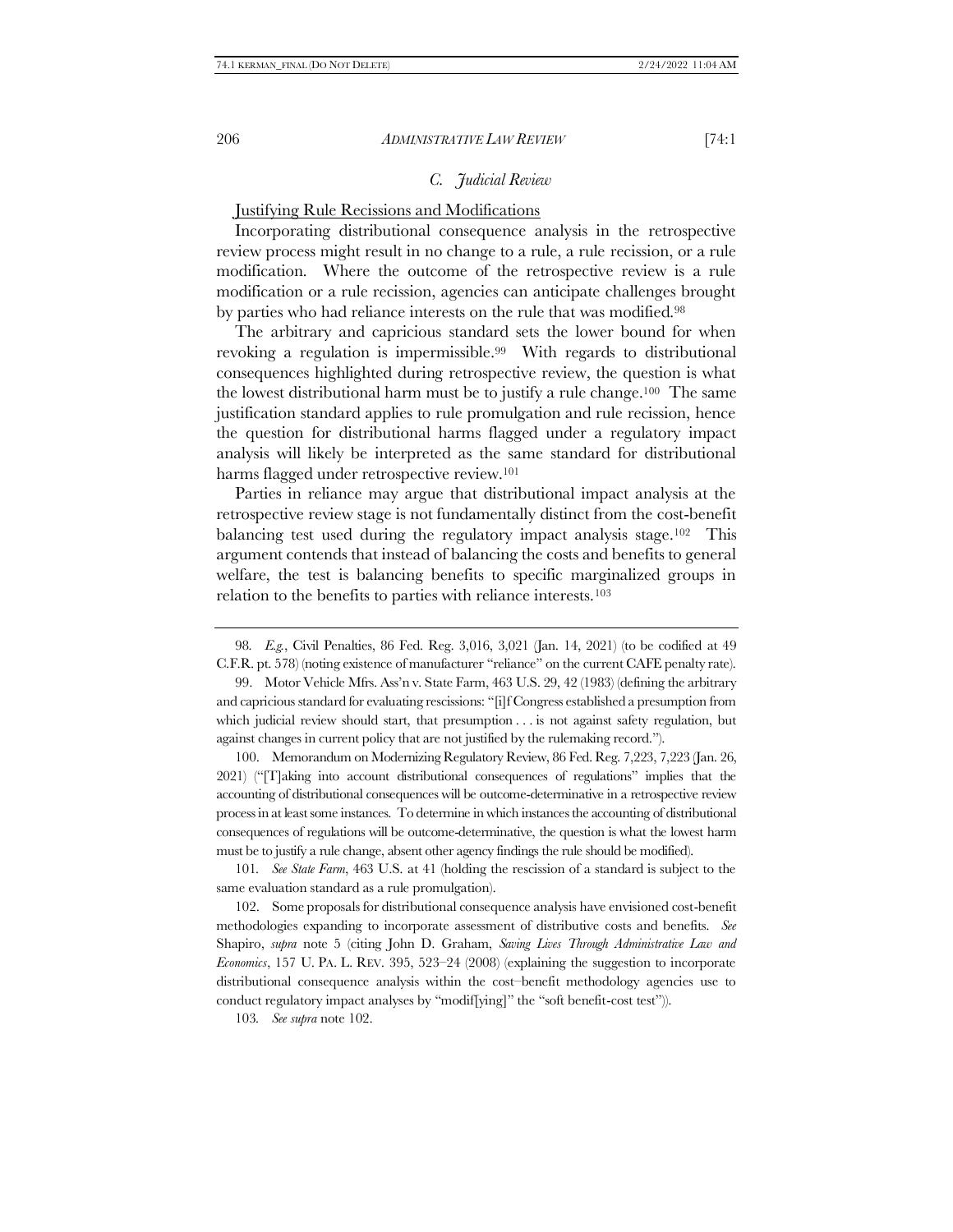Without a methodology for incorporating analysis of distributional harms into cost-benefit analyses, agencies will need to develop explanations for how the incorporation of the two methodologies differ, rather than merely stating distributional harms were assessed.104 Providing greater detail about not just the methodology used after a rule was selected for review, but also the method used to select the rule or program for retrospective review makes retrospective review more transparent and aids agencies in overcoming potential judicial challenges to the justification for the action prompted by the retrospective review.

Comparing Agency Rule Change Explanations to Justifications for the Biden Memo

Statements from former OIRA officials indicate OIRA review is not typically promulgated from the White House alone; rather, agencies provide input throughout the process.105 With this in mind, it seems likely that the distributional consequence language in the Biden Memo was informed by an evolution of a goal for review, rather than an immediate shift. Agencies can state they have considered distributional consequences with regards to a rule, but further explanation on the methodology is also necessary to better ensure the analyses conducted are in accordance with the intent of the instruction to the OMB Director.<sup>106</sup>

# II. FLAGGING RULES FOR REVIEW

Prior to engaging in the analysis of the distributional consequences of a regulation or regulatory program, agencies first select rules and programs that make good candidates for review and provide justifications for the rules they select.107 It is important not to focus solely on identifying areas where the retrospective review is likely to generate a distinct finding from the regulatory impact analysis. This is one method of highlighting rules that might be good candidates for review; however, to the extent that distributional considerations were not undertaken at the regulatory impact analysis stage when the rule was proposed, the retrospective review might not create a direct comparison, since the regulation is assessed in relation to a different group of interest.<sup>108</sup>

<sup>104</sup>*. See* Sierra Club v. U.S. Dep't of Energy, 703 F. App'x 1 (D.C. Cir. 2017) (stating distributional harms were assessed without identifying the methodologies the agency used).

<sup>105.</sup> Sunstein, *supra* not[e 74,](#page-11-1) at 1840.

<sup>106</sup>*. See, e.g.*, *Sierra Club*, 703 F. App'x at 1 (where the Department of Energy stated distributional consequences were considered).

<sup>107</sup>*. See* Aldy, *supra* note [8,](#page-2-2) at 55 (discussing examples of inadequate explanations of the methodology used to select rules for retrospective review).

<sup>108</sup>*. See* Shapiro, *supra* not[e 5](#page-1-1) (insinuating that analysis of distributional impacts in the regulatory impact analysis stage can make way for useful comparisons at the retrospective review stage).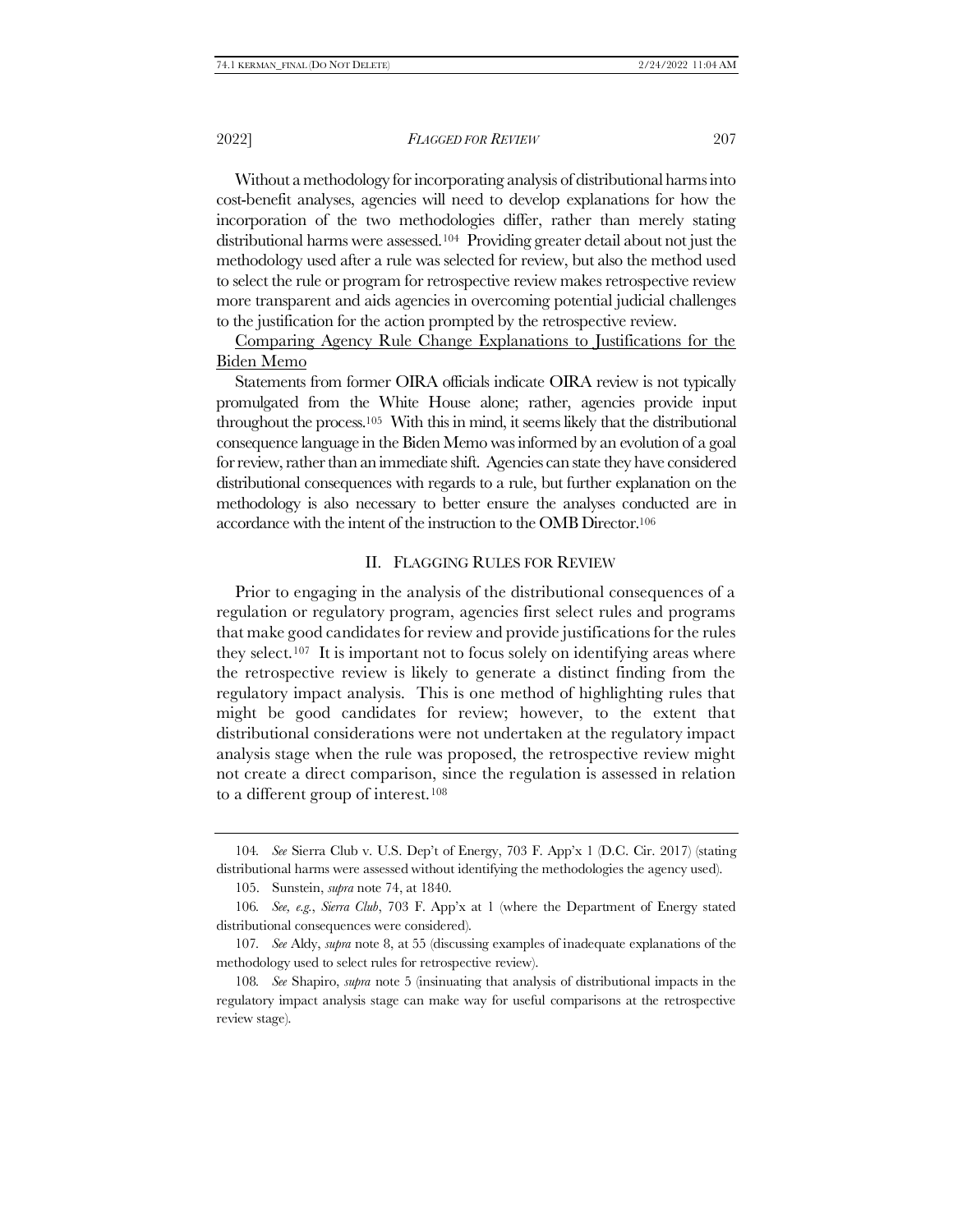## *A. Data Collection*

<span id="page-17-1"></span>Data collection is an important feature of the rule selection process in addition to the review methodology. The request for information OMB issued in May 2021 represents an example of an effort to gather demographic data to assist with analyzing the extent to which marginalized groups are uniquely burdened by federal programs.109 The task force outlined in the executive order can also help facilitate the creation of strategies to disaggregate demographic data key to answering questions about whether regulations pose distributional consequences worth mitigating via recission or modification.<sup>110</sup>

One example of an agency soliciting public comment on retrospective review agendas is EPA's May 2021 proposed hydrofluorocarbon baseline rule.111 In the proposal, EPA specifically mentioned seeking comments on whether any remedies could help the program avoid some of the anticipated distributional consequences and input on the existence of other regulatory entities that might be better positioned to regulate the producers of the chemical in a way that minimizes the undue burden.112 Seeking advance input, as EPA did in the proposed hydrofluorocarbon baseline rule notice, can help facilitate the information-gathering necessary to inform a retrospective review agenda that considers the consequences. In addition to soliciting comments on rule selection, agencies can also use data on the number of requests for rule exemptions or waivers as information that can "flag" a rule as likely to benefit from a review.<sup>113</sup>

#### III. RETROSPECTIVE REVIEW METHODOLOGIES

#### <span id="page-17-0"></span>*A. Relation to Cost–Benefit Analysis*

Agencies commonly use cost–benefit analysis as a method of evaluating the efficacy of prospective rules.114 The methodology was adopted as there has become an increased focus on evidence-based policymaking; conducting a

<sup>109</sup>*. See* Methods and Leading Practices for Advancing Equity and Support for Underserved Communities Through Government, 86 Fed. Reg. 24,029, 24,029–30 (May 5, 2021) (outlining the request for information as agencies conduct internal assessments to promote equity).

<sup>110.</sup> Memorandum on Modernizing Regulatory Review, 86 Fed. Reg. 7,223, 7,233 (Jan. 26, 2021).

<sup>111.</sup> EPA Phasedown of Hydrofluorocarbons: Establishing the Allowance Under the American Innovation and Manufacturing Act, 40 C.F.R §§ 9, 84 (May 19, 2021).

<sup>112</sup>*. Id.*

<sup>113.</sup> *See* BENNEAR & WIENER, *supra* note [16,](#page-3-0) at 52 (highlighting the Department of Transportation's use of waiver request data as a "flag" for when rules warrant revisiting via periodic review due to changed circumstances).

<sup>114</sup>*. E.g.*, DAVID PERKINS & MAEVE CAREY, CONG. RSCH. SERV., R44813, COST-BENEFIT ANALYSIS AND FINANCIAL REGULATOR RULEMAKING (2017); Exec. Order No. 12,866, 58 Fed. Reg. 51,735, 51,740 (Oct. 4, 1993).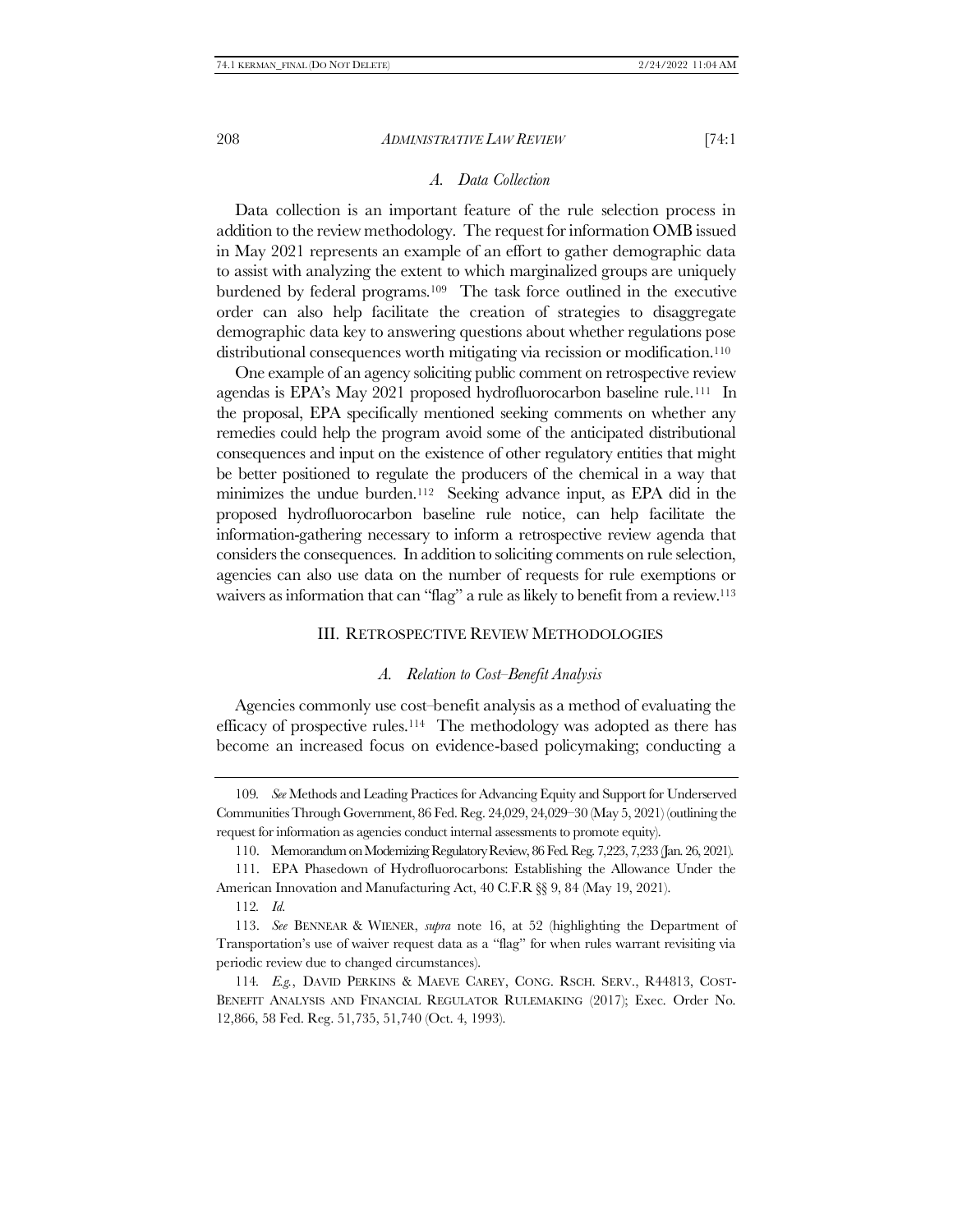cost–benefit analysis allows decisionmaking to occur based on a numerical indicator of the likely impact of a rule on society when compared with adoption of both an alternative rule or adoption of no rule.115 Cost–benefit analysis weighs a proposed or existing rule's net cost against its net benefit and adds justification to the rule adoption where the benefits of the rule justify the costs.<sup>116</sup>

The realm of affected stakeholders for the purpose of a cost-benefit analysis is broad; the methodology assesses a rule's economic impact on public welfare as a whole, instead of evaluating the rule's impact on a specific group of parties that share a common reason why the regulation may prove to be particularly burdensome.117 Cost-effectiveness analysis, similar to costbenefit analysis, is a method of comparing outcomes of varying regulatory schemes.118 Like cost-benefit analysis, cost-effectiveness analysis considers net impacts on society, rather than isolating impacts on particular entities.<sup>119</sup>

Assessments of distributional consequences of regulations can result in distinct outcomes from cost-benefit analyses.120 Distributional consequence analysis focuses specifically on the burden of a regulation on a particular group, such as racial minorities or children.121 To the extent that the burden of a rule when considered in relation to a particular group is of greater significance than the burden of a rule when considered in relation to the general welfare, these methodologies—assuming costs are appropriately estimated—should result in divergent outcomes. Distributional consequence analysis could be integrated into the cost-benefit analysis methodology.<sup>122</sup>

Some proposals have included weighing costs and benefits according to their income distributive effects to integrate analysis of distributional consequences into the cost-benefit analysis.123 This integration seems promising, but a methodology incorporating analysis of distributional consequences into cost-benefit analysis would ideally account for individuals' utility of income, not simply quantifying the fixed harm in relation to

120. Tsuda, *supra* not[e 26,](#page-4-2) at 165.

121*. Id.* at 165–66.

<sup>115.</sup> PERKINS & CAREY, *supra* not[e 114.](#page-17-0)

<sup>116</sup>*. See* Entergy Corp. v. Riverkeeper, Inc., 556 U.S. 208, 219 (2009) (holding the agency's interpretation of the Clean Water Act permitted an interpretation that cost–benefit analysis was appropriate).

<sup>117</sup>*. See* OFF. OF MGMT. & BUDGET, *supra* not[e 14,](#page-2-1) at 14.

<sup>118</sup>*. See id.* at 11 (mentioning cost–effectiveness analysis as an alternate methodology to cost–benefit analysis).

<sup>119</sup>*. Id.*

<sup>122</sup>*. See* Graham, *supra* note [102](#page-15-0) at 421–22 (outlining a proposal to do so).

<sup>123</sup>*. See* Hemel, *supra* not[e 4](#page-1-2) (citing Miqdad Asaria, Susan Griffin & Richard Cookson, *Distributional Cost-Effectiveness Analysis*, MED. D[ECISION](https://www.ncbi.nlm.nih.gov/pmc/articles/PMC4853814/) MAKING 8 (2016)).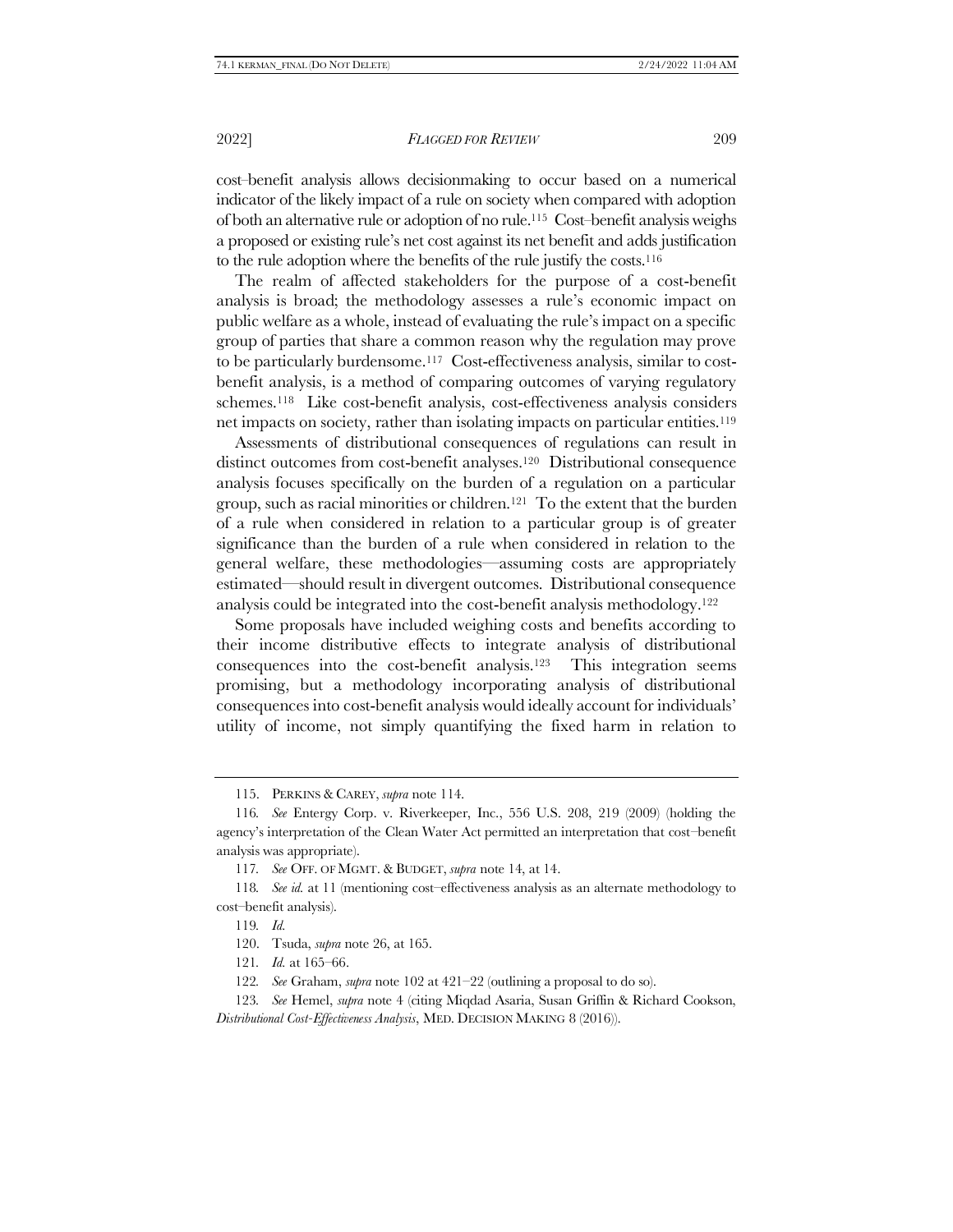individuals' income.124 Accounting for utility provides more information about the scope of harm in relation to the group studied. Dated proposals on distributional consequence analysis indicate the integration has not yet proven feasible due to the lack of a methodology that encompasses individuals' utility of income.125 Throughout efforts to update the guidance contained in the Circular A-4, it would be useful for OIRA to inquire about the extent to which that methodological limitation remains.

Updating the Circular A-4 has been discussed at length, with the Biden Memo including an instruction to do so, but it is worth noting that an update to the OMB Circular A-4 should include recommendations for how agencies should weigh distributional consequence analysis in relation to competing regulatory priorities.<sup>126</sup> OIRA's guidance should also discuss how agencies should determine which groups are centered in the analysis. This determination requires weighing undue distributional consequences in relation to the benefits or lessened harms accrued by parties who have reliance interests.

#### *B. Sorting Through Reliance Interests*

In analyzing the impact of existing rules or regulatory programs on marginalized groups, agencies can make their analysis more thorough and potentially more averse to potential litigation challenging the outcome of the review to the extent they can anticipate which parties have developed or are likely to develop reliance interests in the continuation of the rule or program.127 Developing an understanding of which parties retain reliance interests will likely not prove difficult because agencies can look to comments received during the initial notice-and-comment process to understand which parties or entities provided information supporting the benefits of the rule that was ultimately adopted.128 However, if a significant amount of time has passed since the adoption of the rule which is likely the case if the rule is entering the retrospective review stage, the reliance interests may differ from those that existed at the time of the

127. *E.g.*, Civil Penalties, 86 Fed. Reg. 3,016, 3,021 (Jan. 14, 2021) (to be codified at 49 C.F.R. pt. 578) (considering feedback from manufacturers representing reliance interests who expressed the CAFE penalty rate was determinative in operational decisionmaking).

128. Cass R. Sunstein, *Practically Binding: General Policy Statements and Notice-and-Comment Rulemaking*, 68 ADMIN. L. REV. 491, 501 (2016).

<sup>124.</sup> Tsuda, *supra* not[e 26,](#page-4-2) at 166.

<sup>125</sup>*. Id.*

<sup>126.</sup> Memorandum on Modernizing Regulatory Review, 86 Fed. Reg. 7,223 (Jan. 26, 2021); Richard L. Revesz, *A New Era for Regulatory Review*, THE REG. REV. (Feb. 16, 2021) https://www.theregreview.org/2021/02/16/revesz-new-era-regulatory-review/ (discussing the age of the Circular A-4, suggesting revisions to modernize the document).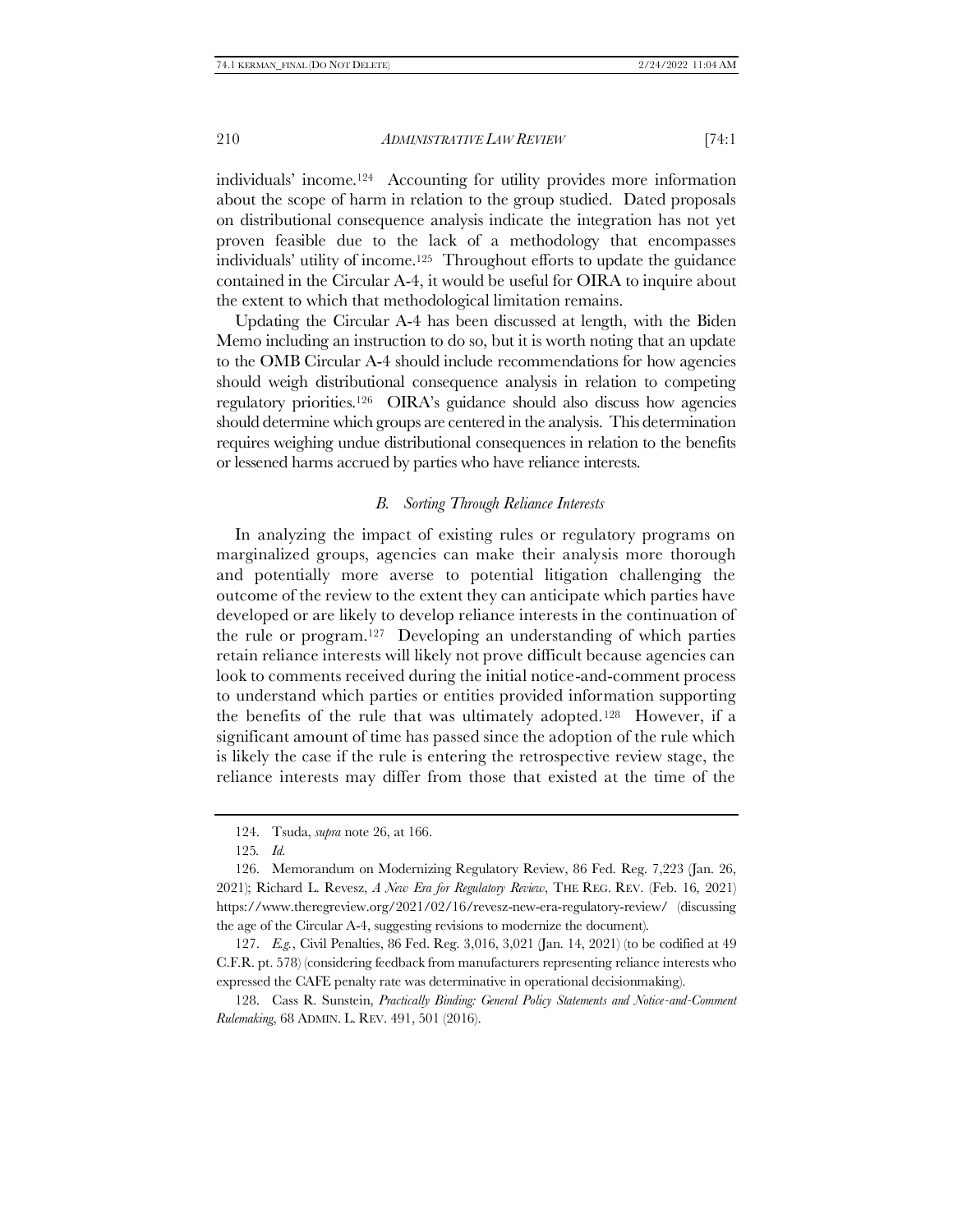rule's adoption; assessing whether such a change has occurred requires industry and circumstantial understanding.<sup>129</sup>

If a retrospective review results in a rule change or rule modification, agencies must then develop a method of assessing whether consequences disproportionately burdening a marginalized or vulnerable group outweigh the reliance interests of the entities or groups benefitting most from the regulation. Whether workers in specific industries or certain regions should be included within the disadvantaged groups referenced in the Biden Memo will likely be notable, especially given the tendency for price effect analyses to focus on low-income and low-wage workers.<sup>130</sup>

#### IV. RECOMMENDATIONS

#### *A. Refining The Method*

As the efforts to institute distributional consequence analysis in retrospective reviews are realized, OIRA must develop recommendations about the procedures agencies should use to communicate findings of the distributional consequence analyses to promote transparency, improve the methodology via lessons learned, and ensure consequences assessed are welldocumented for use in future periodic reviews.

One of OIRA's recommendations to agencies should deal with the data collection mechanisms during the retrospective review process.131 OIRA should emphasize the importance of maintaining sufficient data collection to make this decision, even where regulatory agendas vacillate with succeeding administrations.

OIRA should recommend that agency solicitations for public comments on retrospective review agendas mention the agency's specific focus on targeting rules likely to generate findings of burdensome distributional consequences. Waiting to analyze distributional consequences after rules have been selected for review is too late in the process.<sup>132</sup> If agencies wait to engage in meaningful data collection after rule-selection has occurred, they are likely to only flag rules revealing unequal distribution of anticipated consequences, but it is likely they will fail to select rules carrying inequitable distribution of unanticipated consequences and rules with inequitable distribution of benefits.<sup>133</sup>

<sup>129</sup>*. See* OFF. OF MGMT.&BUDGET, *supra* not[e 14,](#page-2-1) at 14 (discussing analysis of intertemporal distributional effects, consequences of regulations are not necessarily evenly distributed over time).

<sup>130</sup>*. See, e.g.*, Recission of Joint Employer Status Under the Fair Labor Standards Act Rule, 29 C.F.R. § 791 (Mar. 12, 2021).

<sup>131</sup>*. Supra* Par[t D](#page-17-1)

<sup>132</sup>*. Supra* Part [I.B.](#page-11-0)

<sup>133</sup>*. Supra* Part [I.B.](#page-11-0)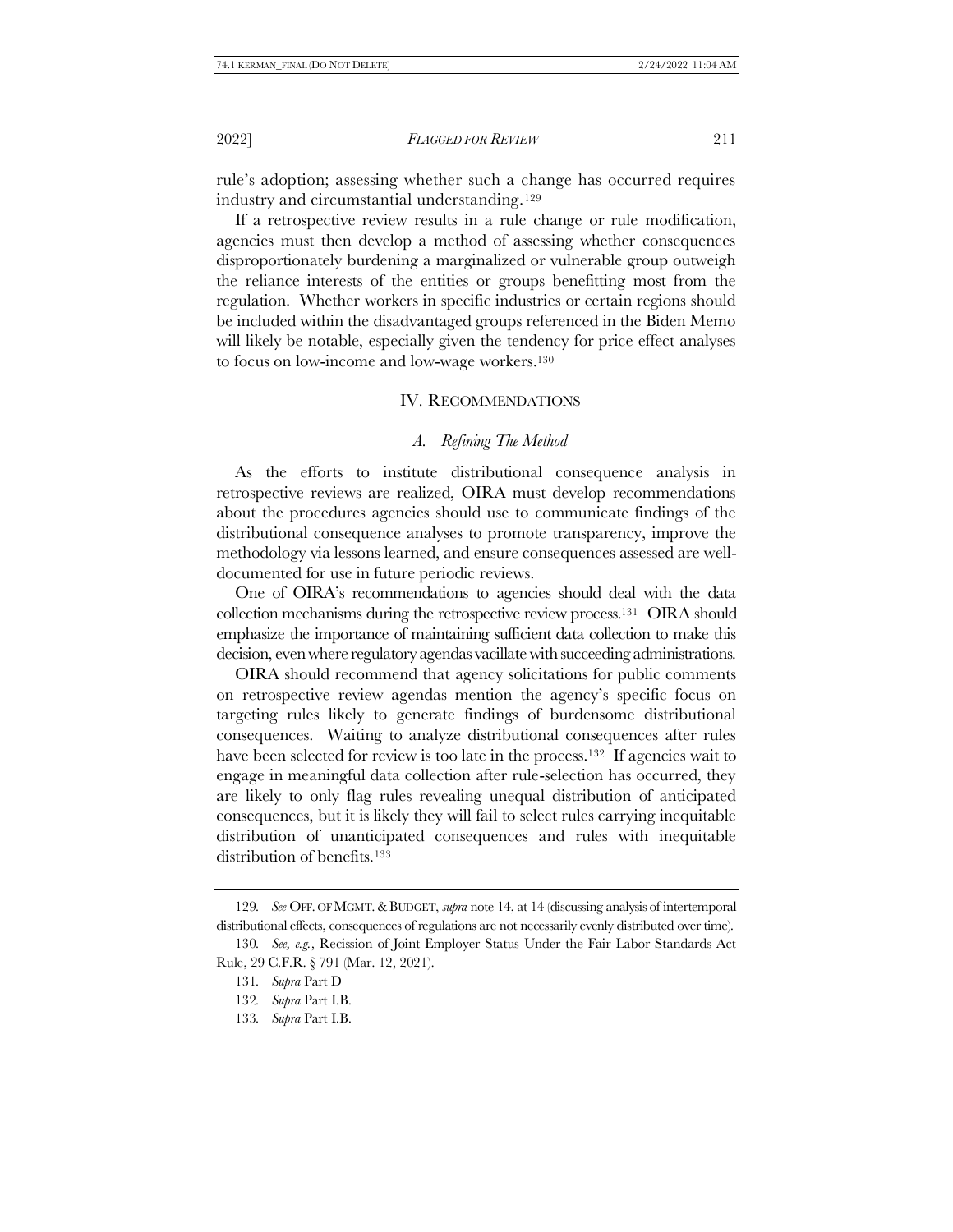OIRA should recommend distributional considerations influence the methods agencies use to select rules for review, encouraging agencies to use data gathered as part of OMB's request for information on equitable practices in government as a starting point for distributional considerations.134 The responses received for the questions asking about methods and strategies for advancing equity on agency priorities will likely yield responses that can inform agency approaches to selecting rules for review.135 The responses to the request for information can add insight into which areas may have unintended consequences brought about by an existing rule or regulatory program that were not identified in the initial review.<sup>136</sup>

OIRA can also guide agencies toward indicators of distributional inequities by effectively exploring what information gleaned in the regulatory impact analysis stage can be useful in the retrospective analysis. Agencies can retain responses to alternative proposals they were required to consider but ultimately did not adopt.<sup>137</sup> These alternatives might inform the rule selection process and help agencies implement analysis of distributional consequences of regulations earlier in the process by understanding whether support or opposition to one or more alternatives comes from members of the marginalized groups the Biden Memo references.

OIRA should also consider the procedural differences when recommending how agencies evaluate rules with inequitable concentration of the magnitude of burdens and how agencies evaluate rules with burdens unique to a particular marginalized group.138 Where there exist unique burdens, OIRA should consider how this carries specific data collection challenges prior to the rule selection process. Where a vulnerable community bears a unique burden posed by a regulation, it may require agencies to devote resources to seeking out information.

138*. Supra* note [92](#page-13-0) (contrasting analysis of unique burdens versus disproportionate concentration of burdens).

<sup>134</sup>*. See* Methods and Leading Practices for Advancing Equity and Support for Underserved Communities Through Government, 86 Fed. Reg. 24,029 (May 5, 2021).

<sup>135</sup>*. Id.* at 24,030.

<sup>136</sup>*. Id.* at 24,029–32.

<sup>137.</sup> New York v. U.S. Dep't of Health and Hum. Servs., 414 F. Supp. 3d 475, 557 (S.D.N.Y. 2019) (holding that where an agency's actions constitute substantive rulemaking, it has the obligation to consider alternatives). *See also* Christopher Carrigan & Stuart Shapiro, *Increasing Early, Transparent, Consideration of Regulatory Alternatives*, THE REGUL. REV. (Nov. 10, 2021), https://www.theregreview.org/2021/11/10/carrigan-shapiro-transparent-considerat ion-reg-alternatives/ (noting agencies frequently consider a range of regulatory alternatives but documentation of alternatives considered occurs more frequently in regulatory impact analyses, which are less accessible to the public than Notices of Proposed Rulemaking).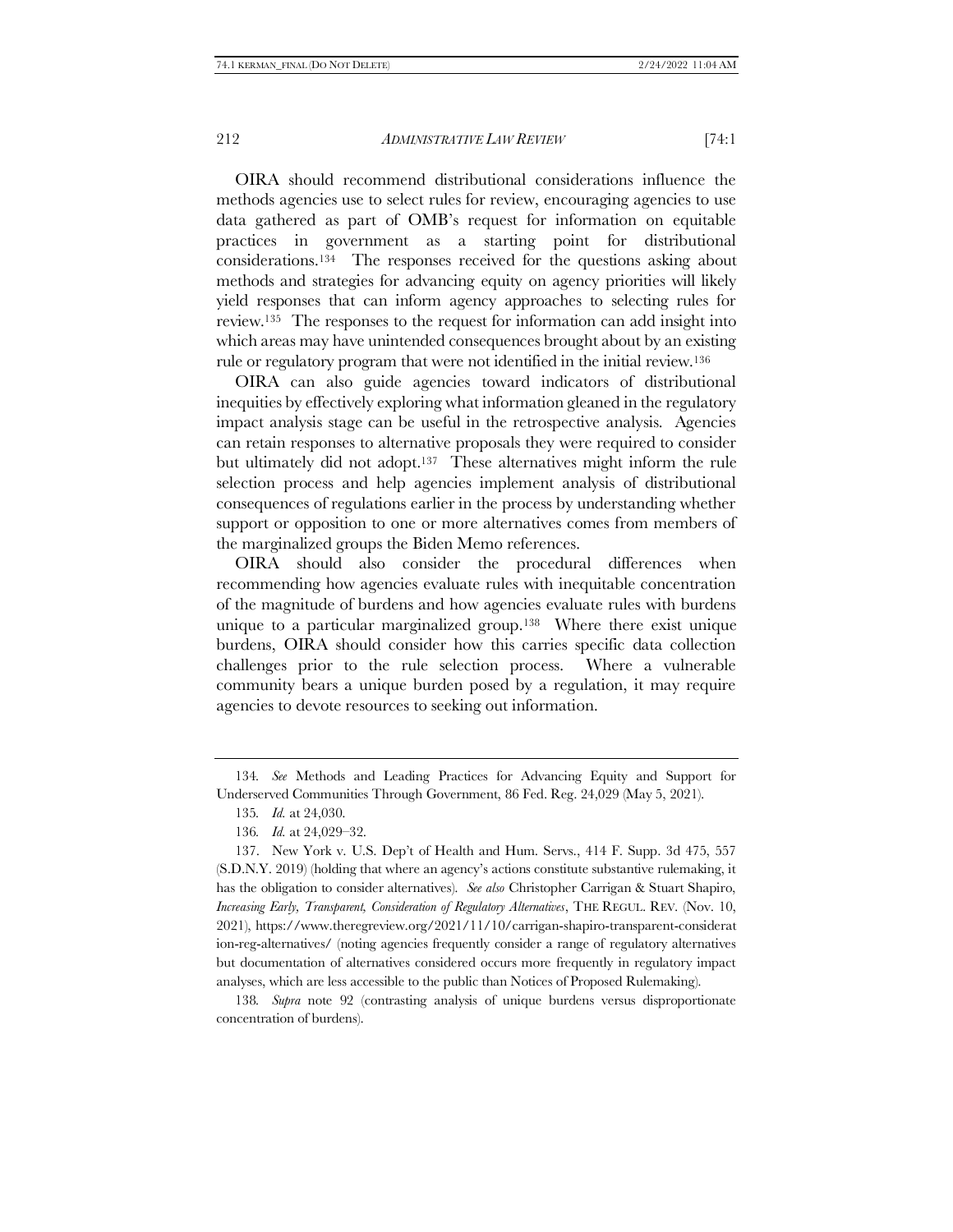Providing clear instructions for agencies on how to identify groups for whom distributional consequences should be assessed and how those consequences should be weighed in relation to the reliance interests presented by groups benefitting most from a rule will prove challenging. This is largely because of the great deal of variation within agency structures. Agencies with a single department head may have broader ability to modify the distributional consequence analysis via modifying the agency's regulatory agenda. Agencies with a single department head may have broader ability to modify the distributional consequence analysis via modifying the agency's regulatory agenda than agencies with multiple commissioners, each of whom may reflect competing views about how to measure consequences, despite the potential for greater continuity.139 To promote continuity, it is helpful to frame the review as not only looking for harm, but also searching for benefits to provide the agency with knowledge of the types of rules that have generated value.140 OIRA should encourage agencies to conduct distributional consequence analysis to look for unequally distributed burdens, unequally distributed benefits, and unintended consequences.<sup>141</sup>

# *B. Transparency Challenges*

Some scholars have raised issues with the idea that retrospective reviews rely on cost-benefit analysis, arguing that factors like the personnel tasked with review and the degree of transparency about the retrospective review process have a bigger impact on its efficacy than the methodology itself.<sup>142</sup> These critiques are important and potentially suggest that reforms to the methods of analysis be implemented in tandem with efforts towards transparency.143 These transparency efforts can be part of the effort to refine the methodology, by documenting lessons learned from each iteration of retrospective review. OIRA should also recommend agencies document whether the review was outcome determinative—whether the retrospective review resulted in a rule modification or rule recission. This documentation can assist with further refining the distributional methodology.

<sup>139</sup>*. Supra* not[e 16.](#page-3-0)

<sup>140</sup>*. Supra* not[e 95.](#page-14-0)

<sup>141</sup>*. Id.*

<sup>142.</sup> Lisa Heinzerling, *Inside EPA: A Former Insider's Reflections on the Relationship Between the Obama EPA and the Obama White House*, 31 PACE ENVTL. L. REV. 325 (2014).

<sup>143</sup>*. See id.* at 340 (noting agencies have made comments about regulatory review to OMB, but those comments have not been made public).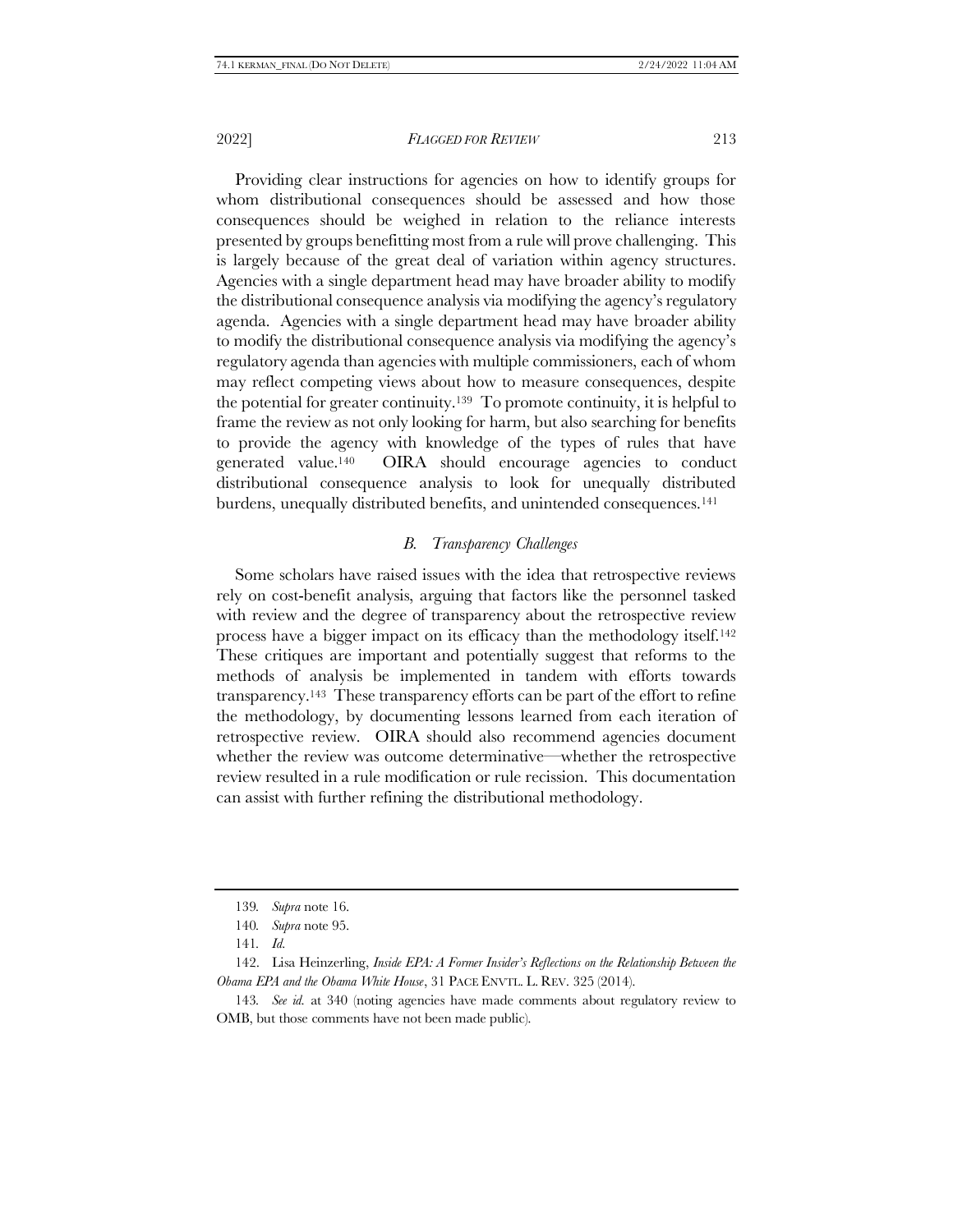#### <span id="page-23-0"></span>*C. Personnel Challenges*

OIRA should consider the literature on cognitive biases to which regulators are subject and consider how cognitive biases impact regulators' ability to conduct reviews of distributional consequences of regulations which they themselves have promulgated.144 Access to information that conflicts with regulatory impact assessments or conflicts with regulators' assumptions about the effects of the rulemaking's early steps may prove useful in helping to contradict the confirmation bias which tends to inhibit ability to evaluate the efficacy of adopted rules.

In addition to considering psychological studies, OIRA should develop an interdisciplinary approach to its recommendations on distributional consequences. It is clear that there can be a role for contributions of scholars outside the fields of law and economics; for example, administrative constitutionalists, historians who study the role the agencies have played in American lives, can provide evidence documenting the types of groups who have been particularly harmed that the Biden Memo cites, helping agencies better understand the ways in which marginalized communities have been presently and historically underserved by the federal government.<sup>145</sup>

The types of engagement necessary to integrate assessment of distributional consequences of regulations may come from less traditionally relied-upon sources. In addition to gathering more data in the present term, identifying ways rules have historically promoted distributional harms will assist in targeting outreach to communities who have been harmed and promoting targeted mechanisms of soliciting feedback about which regulatory rules or programs to prioritize for review. Documenting this process and which materials the officials tasked with review rely on is critical.<sup>146</sup>

#### **CONCLUSION**

OMB currently has an opportunity to consider how to fully realize the calls for assessment of distributional impacts that have persisted throughout the past few decades. Integrating assessment of distributional consequences into the retrospective review process requires OIRA to recommend agencies consider the likelihood of finding distributional harms prior to selecting rules for review. Implementing analysis of distributional consequences during the

<sup>144</sup>*. See* Susan E. Dudley & Zhoudan Xie, *Designing a Choice Architecture for Regulators*, PUB. ADMIN. REV. 151–56 (2019) (discussing the "institutional incentives and constraints under which regulators make decisions").

<sup>145.</sup> Tani, *supra* note [18,](#page-3-1) at 1606.

<sup>146</sup>*. See* Dudley & Xie, *supra* not[e 144,](#page-23-0) at 154 (highlighting biases that affect regulators' ability to effectively identify which information sources they used to reach a decision).